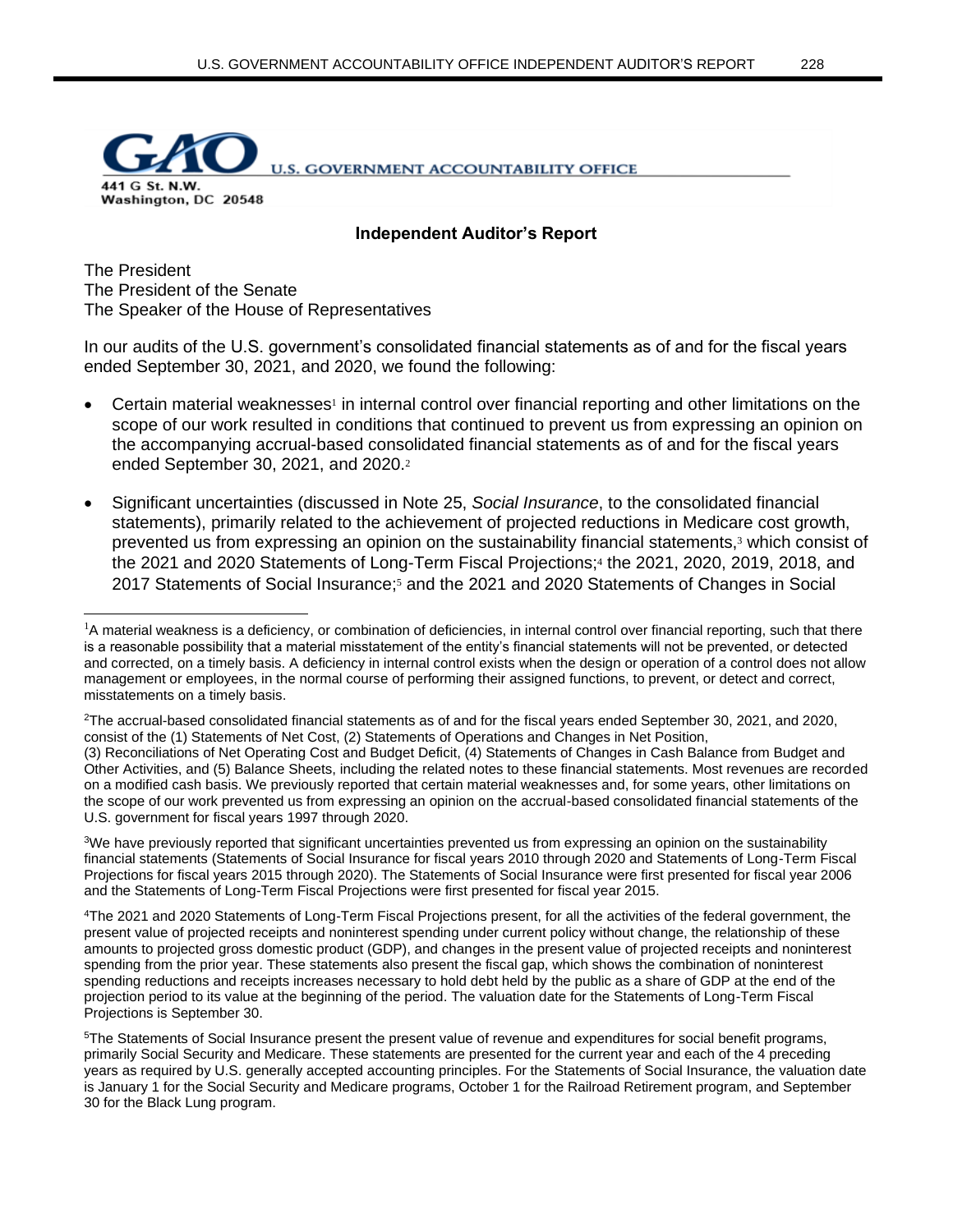Insurance Amounts. A material weakness in internal control also prevented us from expressing an opinion on the 2021 and 2020 Statements of Long-Term Fiscal Projections.

- Material weaknesses resulted in ineffective internal control over financial reporting for fiscal year 2021.
- Material weaknesses and other scope limitations, discussed above, limited tests of compliance with selected provisions of applicable laws, regulations, contracts, and grant agreements for fiscal year 2021.

This audit report discusses the following in more detail.

- Our report on the accompanying consolidated financial statements, which includes (1) three emphasis of matters—the federal government's response to the COVID-19 pandemic, long-term fiscal challenges, and equity investments in the Federal National Mortgage Association (Fannie Mae) and the Federal Home Loan Mortgage Corporation (Freddie Mac); (2) required supplementary information  $(RSI)^6$  and other information<sup>7</sup> included with the consolidated financial statements in the *Fiscal Year 2021 Financial Report of the United States Government* (*2021 Financial Report*); and (3) information on Chief Financial Officers Act of 1990 (CFO Act) agency financial management systems.
- Our report on internal control over financial reporting.
- Our report on compliance with laws, regulations, contracts, and grant agreements.
- The Department of the Treasury's and the Office of Management and Budget's (OMB) comments on a draft of this audit report.

Appendix I discusses our audit objectives, scope, and methodology.

# **Report on the Consolidated Financial Statements**

The Secretary of the Treasury, in coordination with the Director of OMB, is required to annually submit audited financial statements for the U.S. government to the President and Congress. GAO is required to audit these statements.<sup>8</sup> As noted above, the consolidated financial statements consist of the accrual-based consolidated financial statements as of and for the fiscal years ended September 30, 2021, and 2020, and the sustainability financial statements, consisting of the 2021 and 2020 Statements of Long-Term Fiscal Projections; the 2021, 2020, 2019, 2018, and 2017 Statements of Social Insurance; the 2021 and 2020 Statements of Changes in Social Insurance Amounts; and the related notes to the financial statements.

<sup>&</sup>lt;sup>6</sup>The RSI consists of Management's Discussion and Analysis and information in the Required Supplementary Information section of the *Fiscal Year 2021 Financial Report of the United States Government*.

<sup>7</sup>Other information consists of information in the *Fiscal Year 2021 Financial Report of the United States Government* other than the consolidated financial statements, RSI, auditor's report, and Statement of the Comptroller General of the United States.

<sup>&</sup>lt;sup>8</sup>The Government Management Reform Act of 1994 has required such reporting, covering the executive branch of government, beginning with financial statements prepared for fiscal year 1997. 31 U.S.C. § 331(e). The consolidated financial statements include the legislative and judicial branches.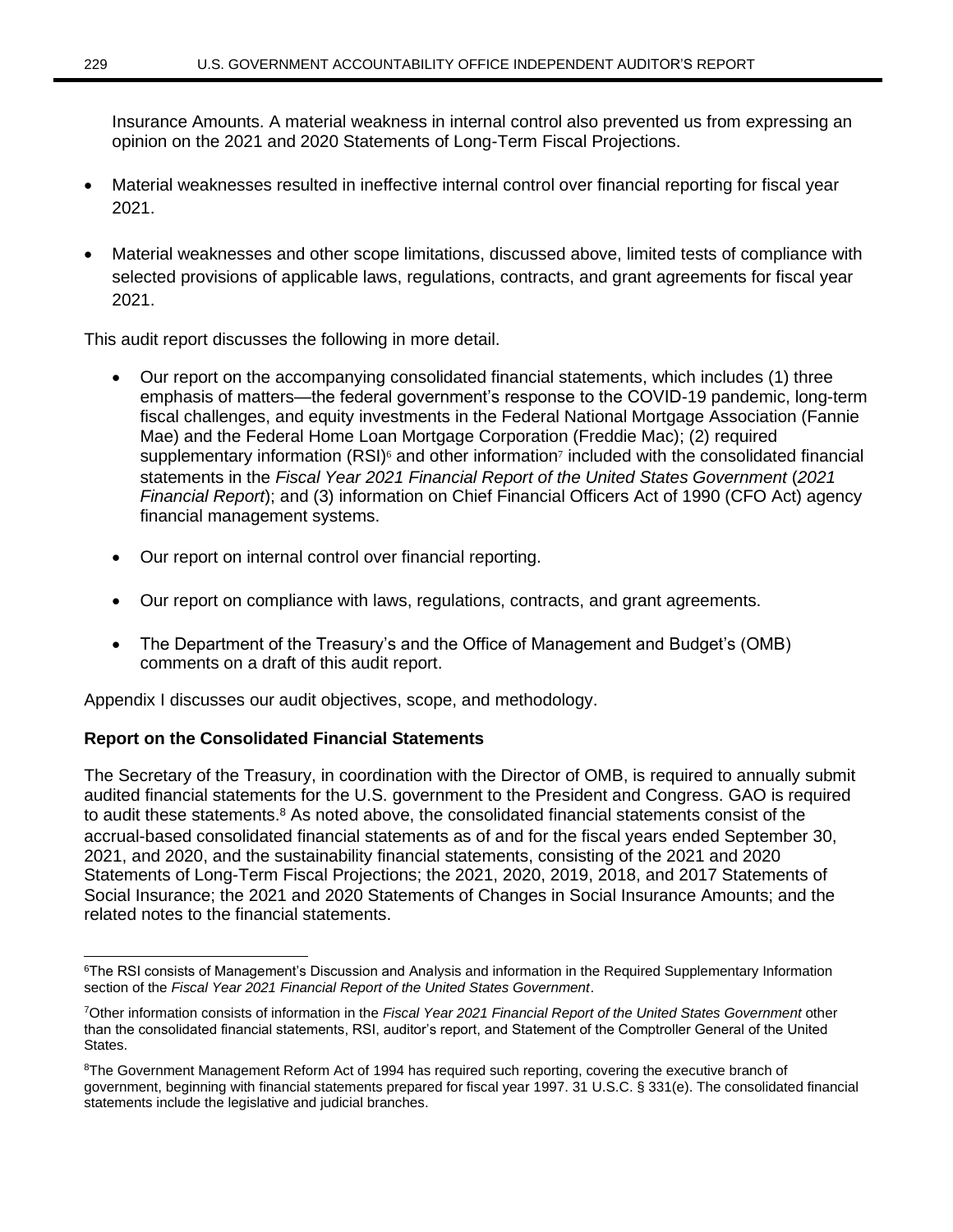work in accordance with U.S. generally accepted government auditing standards.

## Management's Responsibility

Management of the federal government is responsible for (1) the preparation and fair presentation of annual consolidated financial statements of the U.S. government in accordance with U.S. generally accepted accounting principles; (2) preparing, measuring, and presenting the RSI in accordance with U.S. generally accepted accounting principles; (3) preparing and presenting other information included in documents containing the consolidated financial statements and auditor's report, and ensuring the consistency of that information with the consolidated financial statements and RSI; and (4) maintaining effective internal control over financial reporting, including the design, implementation, and maintenance of internal control relevant to the preparation and fair presentation of financial statements that are free from material misstatement, whether due to fraud or error.

### Auditor's Responsibility

Our responsibility is to express opinions on these consolidated financial statements based on conducting the audit in accordance with U.S. generally accepted government auditing standards. We are also responsible for applying certain limited procedures to the RSI and other information included with the consolidated financial statements. Because of the matters discussed below, we were unable to obtain sufficient appropriate evidence to provide a basis for audit opinions on the consolidated financial statements.

### Basis for Disclaimers of Opinion on the Consolidated Financial Statements

## **Accrual-Based Consolidated Financial Statements**

The federal government is not able to demonstrate the reliability of significant portions of the accompanying accrual-based consolidated financial statements as of and for the fiscal years ended September 30, 2021, and 2020, principally because of limitations related to certain material weaknesses in internal control over financial reporting and other limitations affecting the reliability of these financial statements and the scope of our work, as discussed below.<sup>9</sup> As a result of these limitations, readers are cautioned that amounts reported in the accrual-based consolidated financial statements and related notes may not be reliable.

The federal government did not maintain adequate systems or have sufficient appropriate evidence to support certain material information reported in the accompanying accrual-based consolidated financial statements. The underlying material weaknesses in internal control, which generally have existed for

<sup>9</sup>Such limitations include the following: (1) The Department of Defense received a disclaimer of opinion on its fiscal years 2021 and 2020 financial statements. (2) The Small Business Administration (SBA) received a disclaimer of opinion on its fiscal year 2021 balance sheet and its remaining statements were unaudited. SBA also received a disclaimer of opinion on its fiscal year 2020 financial statements. (3) The Department of Labor received a qualified opinion on its fiscal year 2021 financial statements but received an unmodified opinion on its fiscal year 2020 financial statements. (4) The fiscal year 2021 Schedules of the General Fund of the U.S. Government were not audited to allow Treasury sufficient time to continue to implement a remediation plan to address the issues we reported as part of our disclaimer of opinion on the fiscal year 2020 Schedules of the General Fund. Also, for fiscal years 2021 and 2020, the financial information for Security Assistance Accounts was unaudited.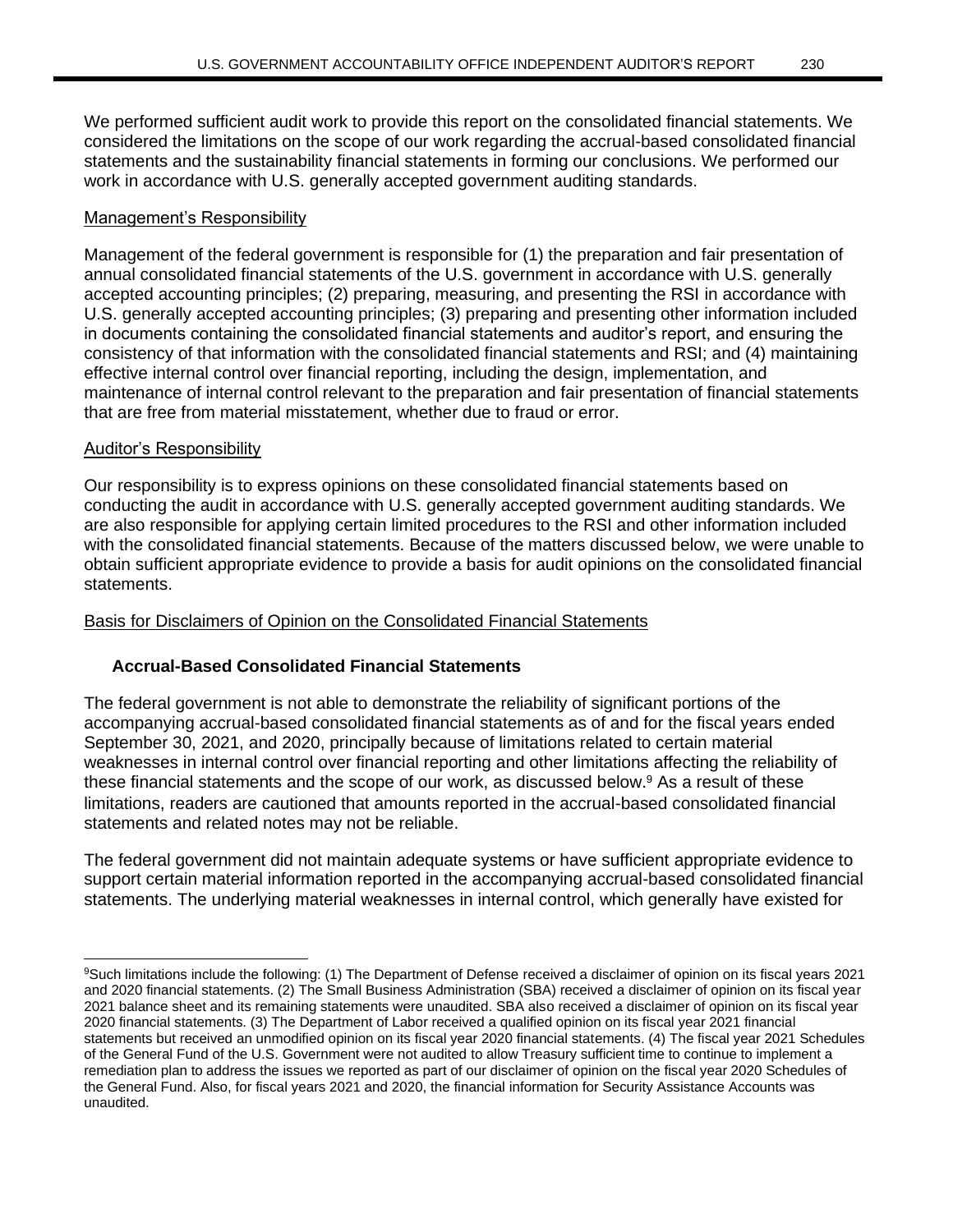years, contributed to our disclaimer of opinion on the accrual-based consolidated financial statements. Specifically, these weaknesses concerned the federal government's inability to

- satisfactorily determine that property, plant, and equipment and inventories and related property, primarily held by the Department of Defense (DOD), were properly reported in the accrual-based consolidated financial statements;
- reasonably estimate the value of loans receivable and loan guarantee liabilities, most notably at the Small Business Administration (SBA);
- reasonably estimate or adequately support amounts reported for certain liabilities, such as environmental and disposal liabilities, or determine whether commitments and contingencies were complete and properly reported;
- support significant portions of the reported total net cost of operations, most notably related to DOD and SBA, and adequately reconcile disbursement activity at certain federal entities;
- adequately account for intragovernmental activity and balances between federal entities;
- reasonably assure that the consolidated financial statements are (1) consistent with the underlying audited entities' financial statements, (2) properly balanced, and (3) in accordance with U.S. generally accepted accounting principles; and
- reasonably assure that the information in the (1) Reconciliations of Net Operating Cost and Budget Deficit and (2) Statements of Changes in Cash Balance from Budget and Other Activities is complete, properly supported, and consistent with the underlying information in the audited entities' financial statements and other financial data.

These material weaknesses continued to (1) hamper the federal government's ability to reliably report a significant portion of its assets, liabilities, costs, and other related information; (2) affect the federal government's ability to reliably measure the full cost, as well as the financial and nonfinancial performance, of certain programs and activities; (3) impair the federal government's ability to adequately safeguard significant assets and properly record various transactions; and (4) hinder the federal government from having reliable, useful, and timely financial information to operate effectively and efficiently. Because of these material weaknesses and other limitations on the scope of our work discussed below, additional issues may exist that were not identified and could affect the accrual-based consolidated financial statements. Appendix II describes these material weaknesses in more detail and highlights the primary effects of these material weaknesses on the accompanying accrual-based consolidated financial statements, the sustainability financial statements, and the management of federal government operations.

In addition, the federal government did not adequately account for and report on the Special Financial Assistance Program for Financially Troubled Multiemployer Plans (SFA program) established by the American Rescue Plan Act of 2021 (ARPA).<sup>10</sup> ARPA established the SFA program to provide payments to eligible multiemployer pension plans to enable them to pay benefits at plan levels through 2051.

<sup>10</sup>ARPA, Pub. L. No. 117-2, § 9704, 135 Stat. 4, 190-99 (Mar. 11, 2021), *classified at* 29 U.S.C. §§ 1305(i), 1432.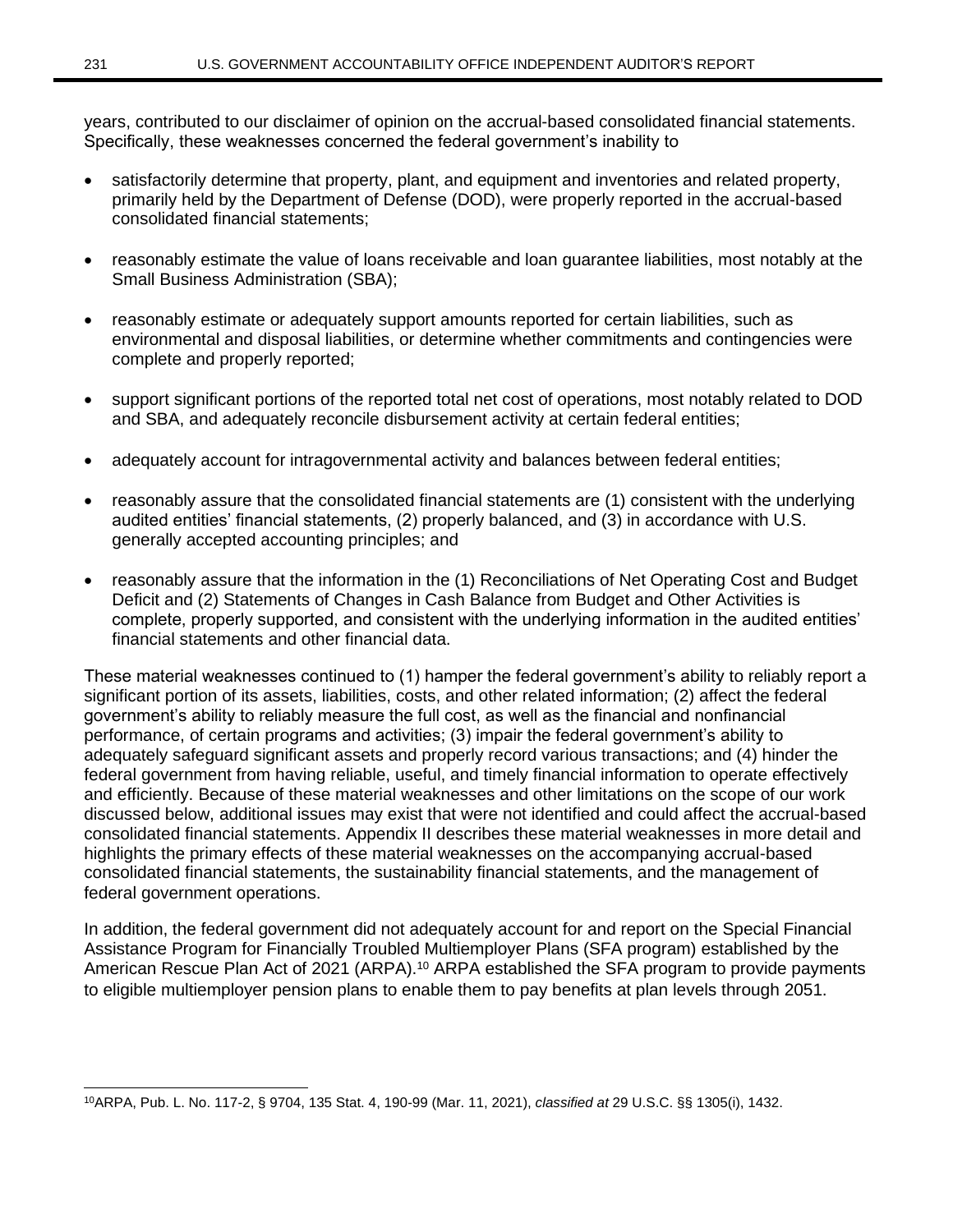Plans are not required to repay amounts received from the SFA program, which is funded by appropriations from the General Fund of the U.S. Government.<sup>11</sup>

Total cost of payments to eligible multiemployer pension plans under the SFA program is estimated to range from \$66 billion to \$147 billion, with an estimated mean of \$97 billion.<sup>12</sup> Fiscal year 2021 liabilities and net costs were reduced by about \$60 billion, representing Pension Benefit Guaranty Corporation's previously recorded multiemployer plan liability related to those plans expected to be eligible to receive SFA program payments. However, while the cost and liability reduction assumed that the SFA program payments would be made, the federal government did not recognize the increase in liabilities and costs related to the estimated SFA program payments to those plans.

## **Sustainability Financial Statements**

Significant uncertainties (discussed in Note 25, *Social Insurance*, to the consolidated financial statements), which primarily relate to the achievement of projected reductions in Medicare cost growth, affect the sustainability financial statements. In addition, the material weakness related to the Reconciliations of Net Operating Cost and Budget Deficit and the Statements of Changes in Cash Balance from Budget and Other Activities hampers the federal government's ability to demonstrate the reliability of historical budget information used for certain key inputs to the 2021 and 2020 Statements of Long-Term Fiscal Projections. As a result of these significant uncertainties and this material weakness, readers are cautioned that amounts reported in the 2021 and 2020 Statements of Long-Term Fiscal Projections; the 2021, 2020, 2019, 2018, and 2017 Statements of Social Insurance; the 2021 and 2020 Statements of Changes in Social Insurance Amounts; and the related notes to these financial statements may not fairly present, in all material respects, the sustainability information for those years in accordance with U.S. generally accepted accounting principles.

These significant uncertainties primarily relate to the following:

• Medicare projections in the 2021 and 2020 Statements of Long-Term Fiscal Projections and the 2021, 2020, 2019, 2018, and 2017 Statements of Social Insurance were based on benefit formulas under current law and included a significant reduction in Medicare payment rate updates for productivity improvements for most categories of Medicare providers,<sup>13</sup> based on full implementation of the provisions of the Patient Protection and Affordable Care Act, as amended (PPACA),<sup>14</sup> and

<sup>&</sup>lt;sup>11</sup>The General Fund is a component of Treasury's central accounting function. It is a stand-alone reporting entity that comprises the activities fundamental to funding the federal government (e.g., issued budget authority, cash activity, and debt financing activities).

<sup>12</sup>See Pension Benefit Guaranty Corporation (PBGC), *FY 2020 Projections Report* (Sept. 2021), accessed on Feb. 9, 2022, [https://www.pbgc.gov/documents/fy-2020-projections-report.](https://www.pbgc.gov/documents/fy-2020-projections-report) As discussed therein, these estimates are based on provisions of PBGC's interim final rule (86 Fed. Reg. 36,598) published in July 2021, and may change once the final rule is issued.

<sup>&</sup>lt;sup>13</sup>Under the Patient Protection and Affordable Care Act's productivity adjustment provisions, productivity improvements are expected to result in lower overall Medicare spending because of smaller annual increases in the Medicare payment rates paid to many health care providers. This is often referred to as a reduction in Medicare payment rate updates. The health care provider categories affected include inpatient/outpatient hospital services, skilled nursing facilities, home health care, ambulance, ambulatory surgical centers, durable medical equipment, and prosthetics.

<sup>14</sup>PPACA, Pub. L. No. 111-148, 124 Stat. 119 (Mar. 23, 2010), as amended by the Health Care and Education Reconciliation Act of 2010, Pub. L. No. 111-152, 124 Stat. 1029 (Mar. 30, 2010). In this report, references to PPACA include any amendments made by the Health Care and Education Reconciliation Act of 2010.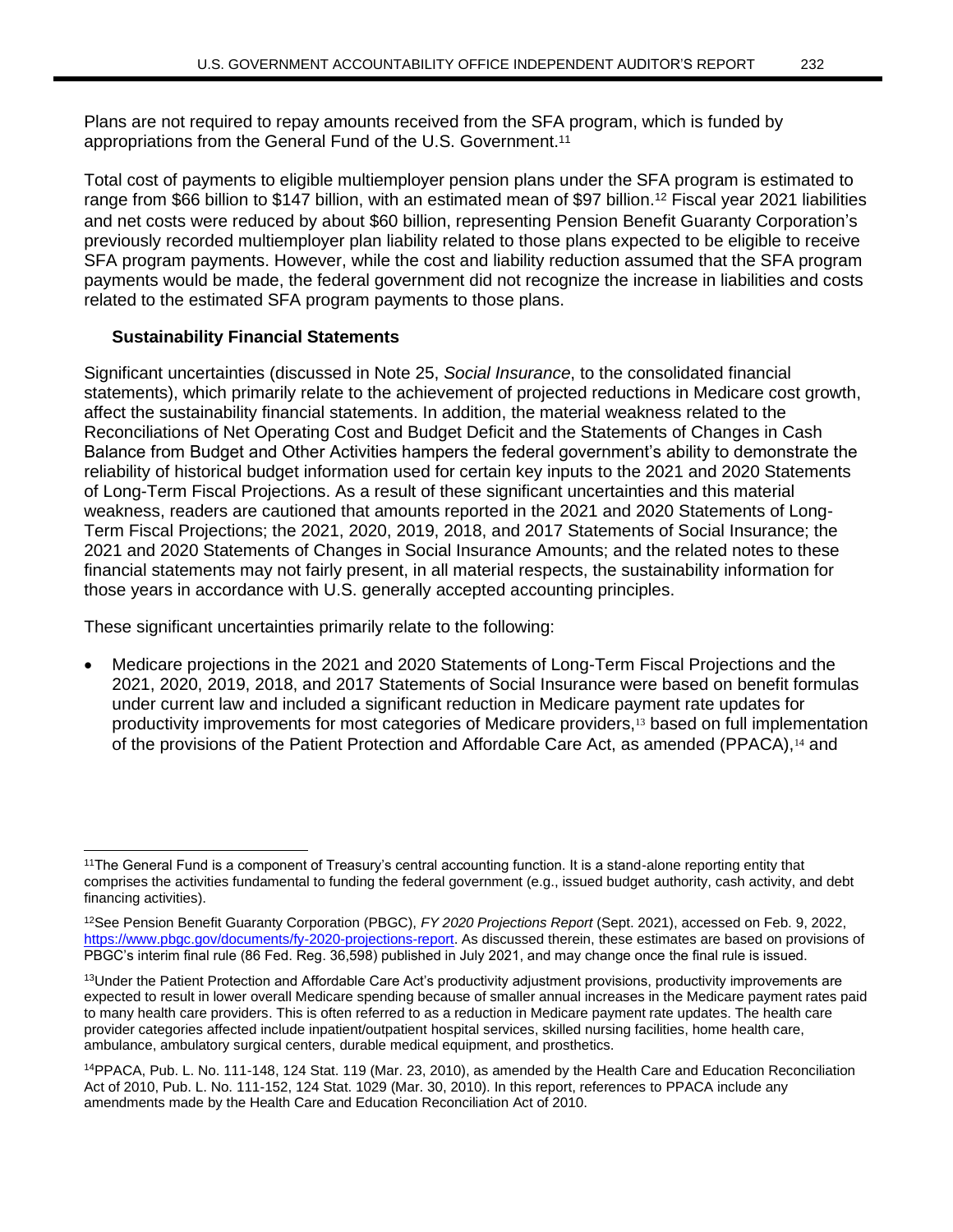physician payment updates specified by the Medicare Access and CHIP Reauthorization Act of 2015 (MACRA).<sup>15</sup>

- Management has noted that actual future costs for Medicare are likely to exceed those shown by the projections under current law presented in the 2021, 2020, 2019, 2018, and 2017 Statements of Social Insurance because of, for example, the likelihood of changes to the scheduled reductions in Medicare payment rate updates for productivity adjustments relating to most categories of Medicare providers and the specified physician payment updates. The extent to which actual future costs exceed the amounts projected under current law because of changes to the scheduled reductions in Medicare payment rate updates for productivity adjustments and specified physician payment updates depends on both the specific changes that might be enacted and whether enacted legislation would include further provisions to help offset such costs. Consequently, there are significant uncertainties concerning the achievement of these projected reductions in Medicare payment rate updates.
- Management has developed an illustrative alternative projection intended to provide additional context regarding the long-term sustainability of the Medicare program and to illustrate the uncertainties in the Statement of Social Insurance projections. The present value of future estimated expenditures in excess of future estimated revenue for Medicare, included in the illustrative alternative projection in Note 25, *Social Insurance*, exceeds the \$48.2 trillion estimate in the 2021 Statement of Social Insurance by \$9.9 trillion.
- Management noted that these significant uncertainties about projected reductions in health care cost growth also affect the projected Medicare and Medicaid costs reported in the 2021 and 2020 Statements of Long-Term Fiscal Projections.

Projections of Medicare costs are sensitive to assumptions about future policymaker decisions and consumer, employer, and health care provider behavioral responses as policy, incentives, and the health care sector change over time. Such secondary effects are not fully reflected in the sustainability financial statements but could be expected to influence the excess cost growth rate used in the projections.<sup>16</sup> Key drivers of uncertainty about the excess cost growth rate include the future development and deployment of medical technology, the evolution of personal income, and the cost and availability of insurance, as well as federal policy changes, such as the implementation of PPACA. As discussed in the RSI section of the *2021 Financial Report*, the projections are very sensitive to changes in the health care cost growth assumption.

As discussed in Notes 25, *Social Insurance*, and 26, *Long-Term Fiscal Projections*, to the consolidated financial statements, the sustainability financial statements are based on management's assumptions. These sustainability financial statements present the present value of the U.S. government's estimated future receipts and future spending using a projection period sufficient to illustrate long-term sustainability.<sup>17</sup> The sustainability financial statements are intended to aid users in assessing whether

<sup>15</sup>MACRA, Pub. L. No. 114-10, title I, § 101, 129 Stat. 87, 89 (Apr. 16, 2015). MACRA included many provisions that affect Medicare, including the repeal of the sustainable growth rate formula for calculating annual updates to Medicare reimbursement payment rates to physicians and certain nonphysician medical providers, and established an alternative set of annual updates.

<sup>&</sup>lt;sup>16</sup>The excess cost growth rate is the increase in health care spending per person relative to the growth of GDP per person after removing the effects of demographic changes on health care spending.

<sup>&</sup>lt;sup>17</sup>The projection period used for the Social Security, Medicare, and Railroad Retirement social insurance programs is 75 years. The projection period used for the Black Lung program is 25 years.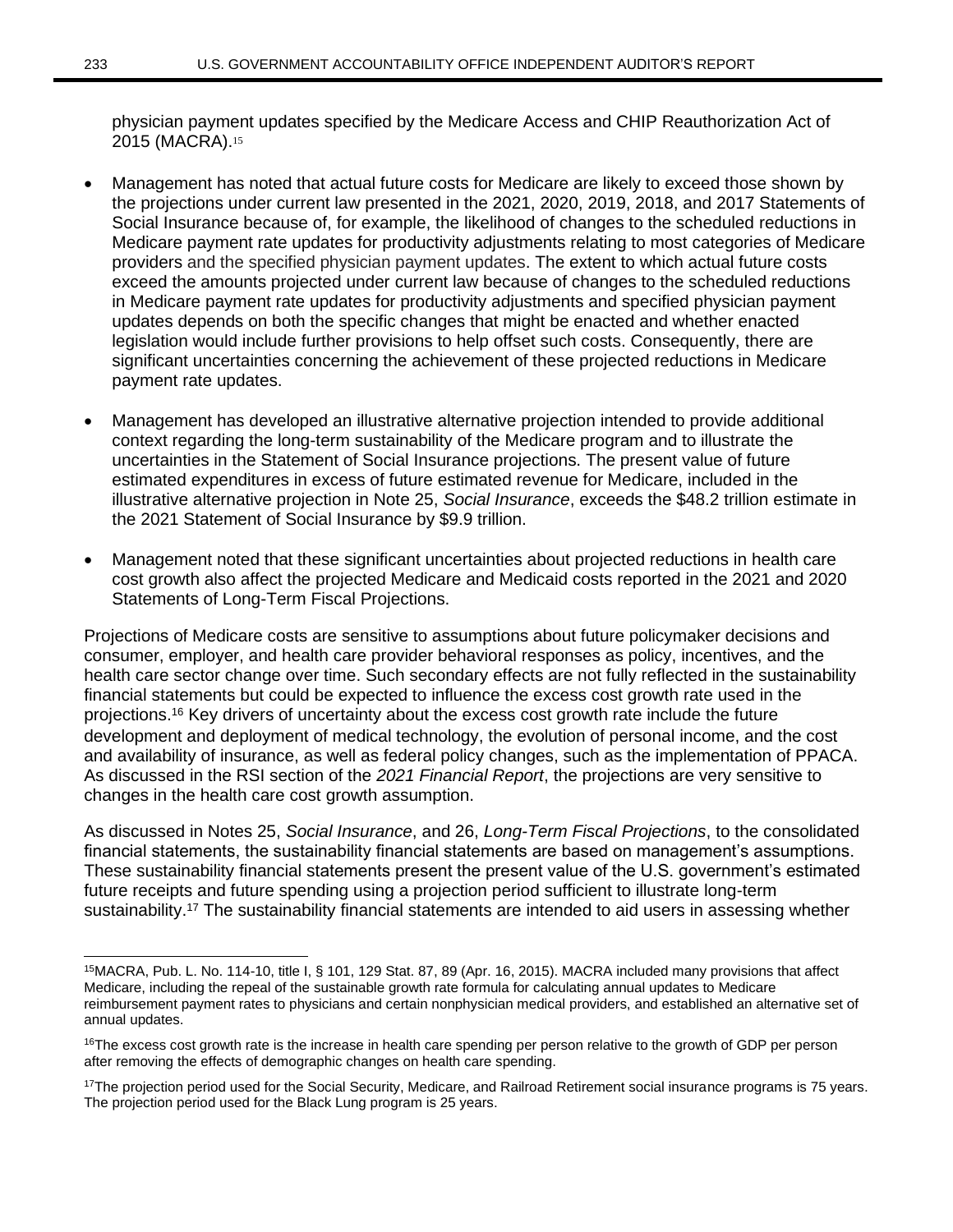future resources will likely be sufficient to sustain public services and to meet obligations as they come due.

In preparing the sustainability financial statements, management selects assumptions and data that it believes provide a reasonable basis to illustrate whether current policy is sustainable. As discussed in the *2021 Financial Report*, current policy is based on current law but includes several adjustments. In the Statements of Long-Term Fiscal Projections, notable adjustments to current law include

- projected spending, receipts, and borrowing levels assume raising or suspending the current statutory limit on federal debt;
- continued discretionary appropriations are assumed throughout the projection period;
- scheduled Social Security and Medicare Part A benefit payments are assumed to occur beyond the projected point of trust fund depletion; and
- many mandatory programs with expiration dates prior to the end of the 75-year projection period are assumed to be reauthorized.

In the Statements of Social Insurance, the one adjustment to current law is that scheduled Social Security and Medicare Part A benefit payments are assumed to occur beyond the projected point of trust fund depletion. Assumptions underlying such sustainability information do not consider changes in policy or all potential future events that could affect future revenue and expenditures and, hence, sustainability. Also, the projections assume that debt could continuously rise without severe economic consequences. The RSI section of the *2021 Financial Report* includes unaudited information on how changes in various assumptions would affect the Statements of Long-Term Fiscal Projections and Statements of Social Insurance. The projections in the sustainability financial statements are not forecasts or predictions.

The 2021 sustainability financial statements are based on the economic assumptions that underlie the 2021 *Social Security Trustees' Report*. Those assumptions include the Trustees' best estimates of the effects of the COVID-19 pandemic and the 2020 recession, which were not reflected in the 2020 projections. Further, the projections included in the Statements of Long-Term Fiscal Projections were adjusted, where possible, for the effects of the COVID-19 pandemic and economic recovery spending that are judged to be temporary. Budget totals that cannot be adjusted result in higher projections of future spending. Consequently, there is an unusually large degree of uncertainty about the impact of the COVID-19 pandemic and economic recovery spending on the projections.

As discussed in the unaudited RSI section of the *2021 Financial Report*, the combined Social Security trust funds are projected to be depleted in 2034.<sup>18</sup> Further, based on the achievement of the cost growth reductions discussed above, the Medicare Hospital Insurance (Part A) trust fund is projected to be depleted in 2026. After depletion, the trust funds would be unable to pay the full amount of scheduled future benefits. For Social Security, future revenues were projected to be sufficient to pay 78 percent of scheduled benefits in 2034, the year of projected trust funds (combined) depletion, and decreasing to 74 percent of scheduled benefits in 2095. For Medicare Hospital Insurance (Part A), future revenues were projected to be sufficient to pay 91 percent of scheduled benefits in 2026, the

<sup>&</sup>lt;sup>18</sup>The projected depletion date for the combined Social Security trust funds is hypothetical and often used for simplicity to illustrate the solvency of the Social Security program by combining the separate Federal Old-Age and Survivors Insurance trust fund and the Federal Disability Insurance trust fund. For the Federal Old-Age and Survivors Insurance trust fund, future revenues were projected to be sufficient to pay 76 percent of scheduled benefits in 2033, the year of projected trust fund depletion, decreasing to 72 percent in 2095. For the Federal Disability Insurance trust fund, future revenues were projected to be sufficient to pay 91 percent of scheduled benefits in 2057, the year of projected trust fund depletion, increasing to 92 percent in 2095.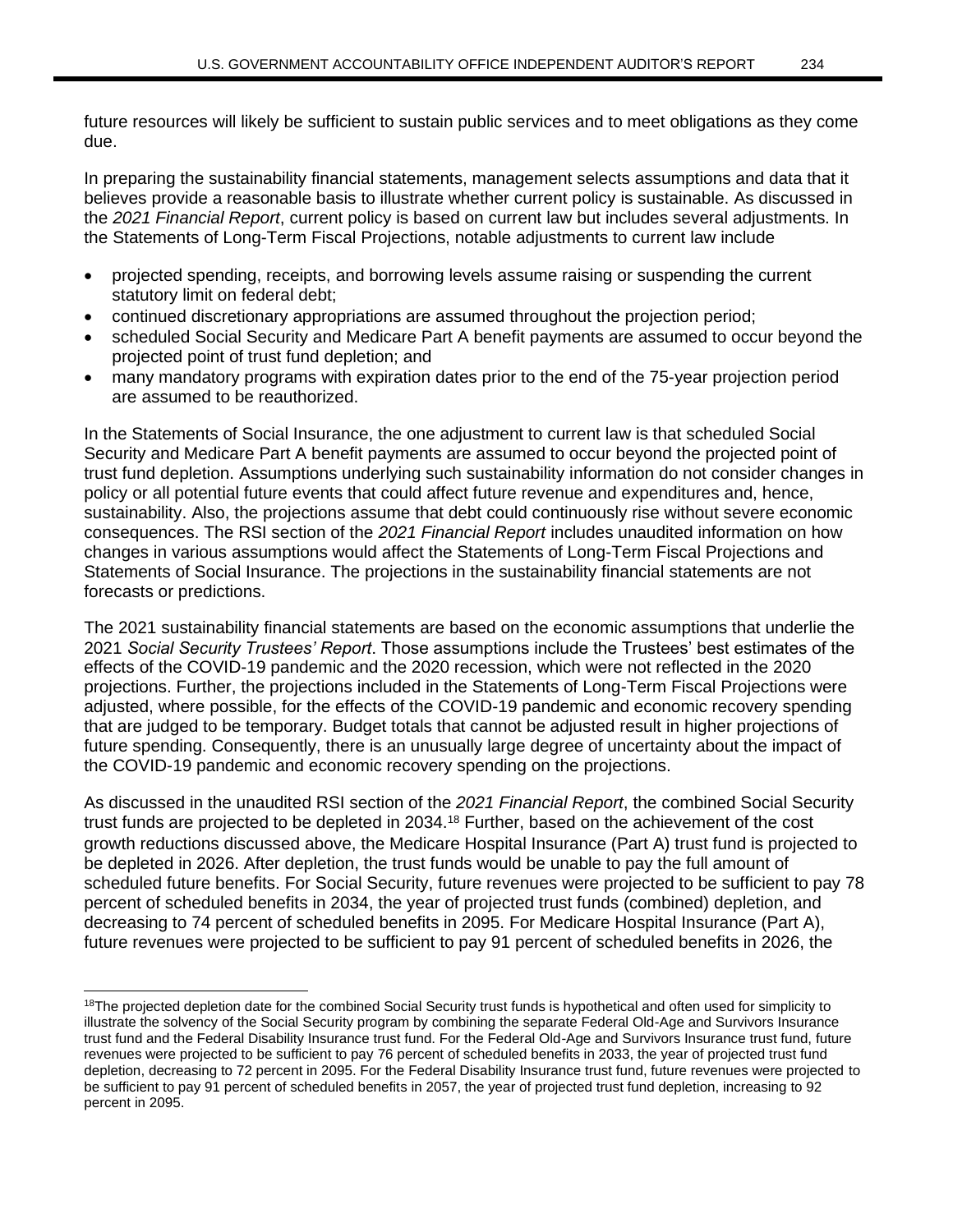year of projected trust fund depletion, declining to 78 percent by 2045, and then increasing to 91 percent of scheduled benefits in 2095.

Because of the large number of factors that affect the sustainability financial statements and the fact that future events and circumstances cannot be projected with certainty, even if current policy is continued, there will be differences between the projections in the sustainability financial statements and the actual results, and those differences may be material.

## **Other Limitations on the Scope of Our Work**

For fiscal years 2021 and 2020, there were other limitations on the scope of our work, in addition to the material weaknesses and significant uncertainties noted above, that contributed to our disclaimers of opinion on the consolidated financial statements. Such limitations primarily relate to our ability to obtain adequate representations from management. Treasury and OMB depend on representations from certain federal entities to provide their representations to us regarding the U.S. government's consolidated financial statements. Treasury and OMB were unable to provide us with adequate representations regarding the U.S. government's accrual-based consolidated financial statements for fiscal years 2021 and 2020, primarily because certain federal entities provided them insufficient or no representations.

## Disclaimers of Opinion on the Consolidated Financial Statements

# **Accrual-Based Consolidated Financial Statements**

Because of the significance of the related matters described in the Basis for Disclaimers of Opinion on the Consolidated Financial Statements section above, we were not able to obtain sufficient appropriate audit evidence to provide a basis for an audit opinion on the accrual-based consolidated financial statements. Accordingly, we do not express an opinion on the accrual-based consolidated financial statements as of and for the fiscal years ended September 30, 2021, and 2020.

## **Sustainability Financial Statements**

Because of the significance of the related matters described in the Basis for Disclaimers of Opinion on the Consolidated Financial Statements above, we were not able to obtain sufficient appropriate audit evidence to provide a basis for an audit opinion on the Statements of Long-Term Fiscal Projections for 2021 and 2020; the Statements of Social Insurance for 2021, 2020, 2019, 2018, and 2017; and the Statements of Changes in Social Insurance Amounts for 2021 and 2020. Accordingly, we do not express an opinion on these sustainability financial statements.

## Emphasis of Matters

The following key items deserve emphasis in order to put the information in the consolidated financial statements and the Management's Discussion and Analysis section of the *2021 Financial Report* into context. Our disclaimers of opinion noted above are not modified with respect to these matters.

## **The Federal Government's Response to the COVID-19 Pandemic**

The federal government took unprecedented actions in response to the COVID-19 pandemic to protect public health and reduce economic impacts on individuals and businesses during fiscal years 2021 and 2020. These ongoing efforts are reflected in the net cost, assets, liabilities, and budget deficit reported in the U.S. government's consolidated financial statements for fiscal years 2021 and 2020.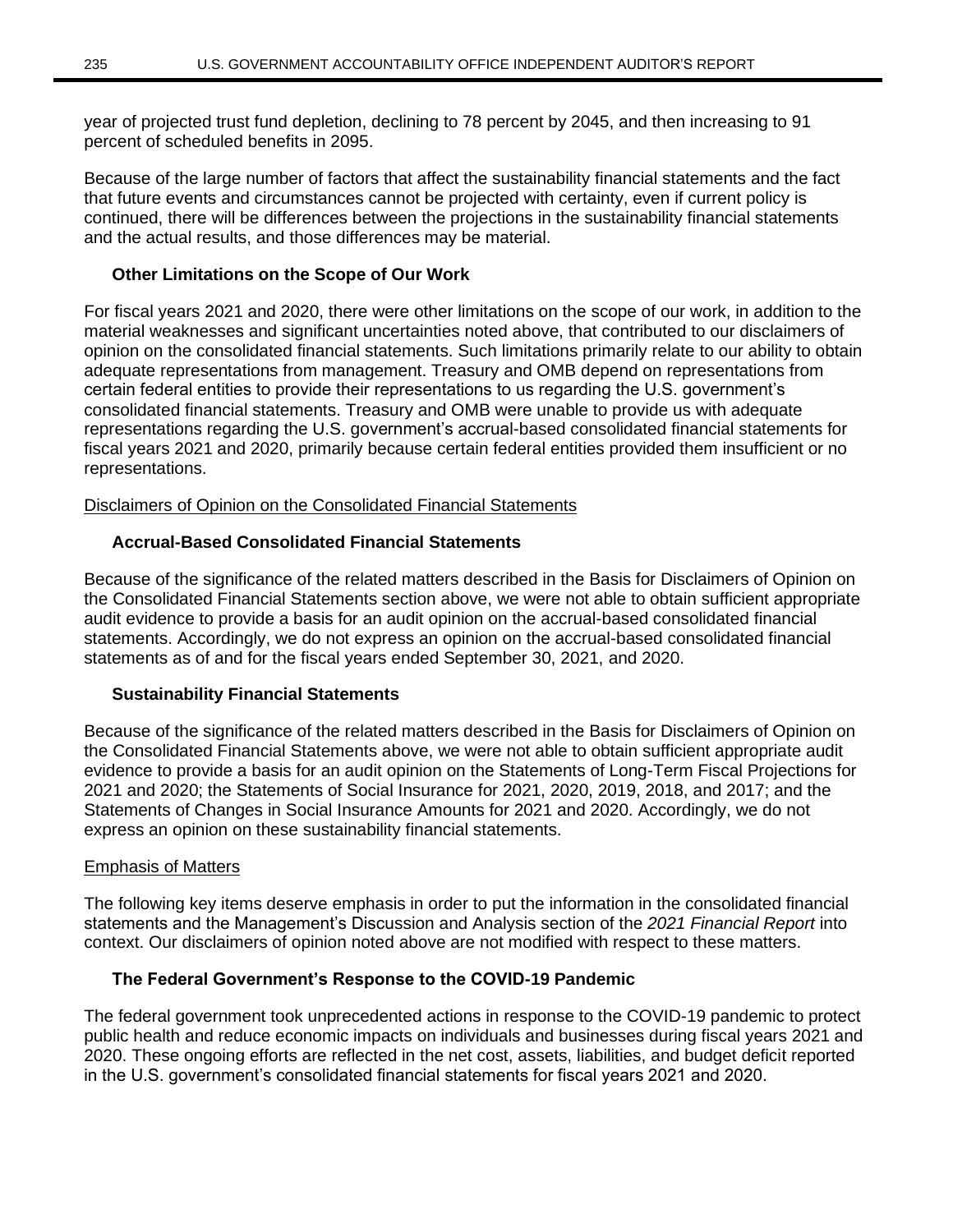The federal government's response to the COVID-19 pandemic includes net costs for fiscal years 2021 and 2020 related to small business loan guarantees of \$297 billion (2021) and \$527 billion (2020), primarily for the Paycheck Protection Program (PPP); economic impact payments and recovery rebate credits of \$570 billion (2021) and economic impact payments of \$275 billion (2020); and Department of Labor program costs of \$313 billion (2021) and \$352 billion (2020), primarily related to unemployment benefits.

Significant assets and liabilities as of September 30, 2021, and 2020, resulting from the federal government's response to the COVID-19 pandemic include

- advances of \$254 billion (2021) and \$173 billion (2020), primarily as a result of aid to state, local, territorial, and tribal governments and Medicare providers;
- loans under the Economic Injury Disaster Loan (EIDL) program, representing almost all of the \$244 billion (2021) and \$181 billion (2020) in net disaster loans;
- equity investments in special purpose vehicles of \$26 billion (2021) and \$108 billion (2020), which the Federal Reserve established during fiscal year 2020 to enhance the liquidity of the U.S. financial system;<sup>19</sup>
- cash and other monetary assets of \$1,927 billion (2020) resulting from the Department of the Treasury maintaining an elevated cash balance to maintain prudent liquidity in light of the size and relative uncertainty of COVID-19 pandemic-related outflow;<sup>20</sup> and
- loan guarantee liabilities of \$231 billion (2021) and \$520 billion (2020), primarily related to the PPP.<sup>21</sup>

COVID-19 pandemic–related budget expenditures totaled \$1.8 trillion in fiscal year 2021 and \$1.6 trillion in fiscal year 2020, increasing the budget deficit. During fiscal year 2020, primarily due to a budget deficit of \$3.1 trillion and an increase in cash and other monetary assets, debt held by the public increased by \$4.2 trillion to \$21.0 trillion. During fiscal year 2021, primarily due to a budget deficit of \$2.8 trillion, offset by decreases in cash and other monetary assets, debt held by the public increased by \$1.3 trillion to \$22.3 trillion.

The actions the federal government has taken to combat the pandemic and their effects on the financial statements are discussed throughout the *2021 Financial Report* and summarized in Note 30 to the consolidated financial statements. The ultimate cost of these actions and any future actions in response to the pandemic and their impact on the federal government's financial condition will not be fully known for some time.

# **Long-Term Fiscal Challenges**

The 2021 Statement of Long-Term Fiscal Projections and related information in Note 26, *Long-Term Fiscal Projections*, to the consolidated financial statements and in the unaudited RSI section of the *2021 Financial Report* show that based on current revenue and spending policies, the federal

<sup>19</sup>As discussed in Note 8, *Investments in Special Purpose Securities*, to the consolidated financial statements*, e*quity investments in special purpose vehicles decreased to \$26 billion in fiscal year 2021 from \$108 billion in fiscal year 2020 primarily because the Department of the Treasury and the Federal Reserve amended several of the special purpose vehicle agreements and the Federal Reserve returned equity investments to Treasury.

<sup>20</sup>As discussed in Note 2, *Cash and Other Monetary Assets*, to the consolidated financial statements, cash and other monetary assets decreased in fiscal year 2021 because Treasury reduced the cash balance in fiscal year 2021 to well under its prudent policy level because of debt limit constraints.

 $21$ The change from fiscal year 2020 to fiscal year 2021 is primarily due to new guarantees of \$304 billion, offset by loan forgiveness payments to lenders of \$558 billion.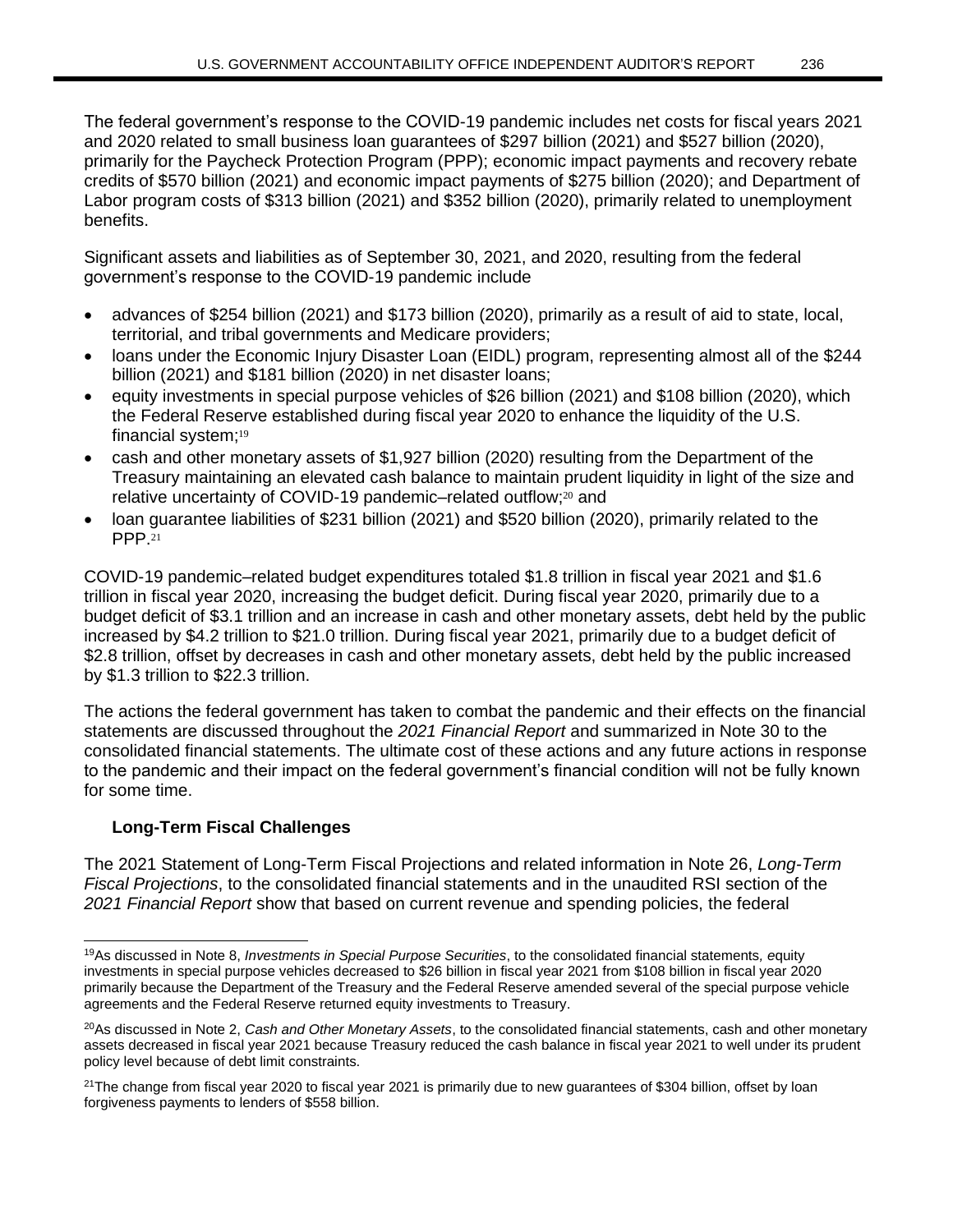government continues to face an unsustainable long-term fiscal path. At the end of fiscal years 2021 and 2020, debt held by the public was approximately 100 percent of gross domestic product (GDP), up from approximately 79 percent at the end of fiscal year 2019. The projections show that debt held by the public will reach its historical high of 106 percent of GDP in 2024 and will grow faster than the economy over the long term. For the 2021 projections, debt held by the public as a share of GDP (debtto-GDP) at the end of the 75-year projection period is projected to be 701 percent. Annual budget deficits are projected to continue throughout the 75-year projection period. Over the long term, the imbalance between spending and revenue that is built into current policy and law is projected to lead to continued growth of debt-to-GDP. This situation—in which debt held by the public grows faster than GDP—means that the federal government's long-term fiscal path is unsustainable.

Under the *2021 Financial Report* projections, spending for the major health and retirement programs will increase more rapidly than GDP in the coming decades, in part because of an aging population and projected continued increases in health care costs. These projections for Social Security and Medicare are based on the same assumptions underlying the information presented in the Statement of Social Insurance and assume that the provisions enacted in PPACA designed to slow the growth of Medicare costs are sustained and remain in effect throughout the projection period. The projections also reflect the effects of MACRA, which, among other things, revised the methodology for determining physician payment rates. If, however, the Medicare cost containment measures and physician payment rate methodology are not sustained over the long term—concerns expressed by the Trustees of the Medicare trust funds, the Centers for Medicare & Medicaid Services' Chief Actuary, the Congressional Budget Office (CBO), and others—spending on federal health care programs will grow more rapidly than assumed in the projections.

In addition, based on the *2021 Financial Report* projections, spending on net interest (primarily interest on debt held by the public) will surpass Social Security spending and become the largest category of spending in 2034. Net interest is projected to increase from 1.6 percent of GDP in fiscal year 2021 to 6.0 percent of GDP in fiscal year 2034 (about 20 percent of 2034 projected total spending), and to 31.7 percent of GDP in fiscal year 2096 (about 56 percent of 2096 projected total spending).

GAO and CBO also prepare long-term federal fiscal simulations, which continue to show debt-to-GDP rising in the long term.<sup>22</sup> GAO, CBO, and the *2021 Financial Report* all project that debt-to-GDP will surpass its historical high (106 percent in 1946) in the next 10 years. Each of these long-term projections uses somewhat different assumptions, but their overall conclusions are the same: based on current revenue and spending policies, the federal government's fiscal path is unsustainable.

Further, these projections do not fully account for emerging issues and unforeseen challenges, such as another economic downturn or large-scale disaster. These unforeseen events, also known as fiscal exposures, place additional pressure on the federal budget. They result in responsibilities, programs, and activities that may legally commit or create expectations for future federal spending based on current policy, past practices, or other factors. A more complete understanding of fiscal exposures can help policymakers anticipate changes in future spending and can enhance oversight of federal resources.

Currently, policymakers are understandably focused on dealing with the pandemic and its effect on the economy. However, once these issues are addressed, policymakers will need to turn their attention to

<sup>22</sup>For more information on GAO's simulations, see GAO, *America's Fiscal Future*, accessed on Feb. 9, 2022, [https://www.gao.gov/americas\\_fiscal\\_future.](https://www.gao.gov/americas_fiscal_future) For more information on CBO's simulations, see Congressional Budget Office, *The 2021 Long-Term Budget Outlook* (Washington, D.C.: Mar. 4, 2021).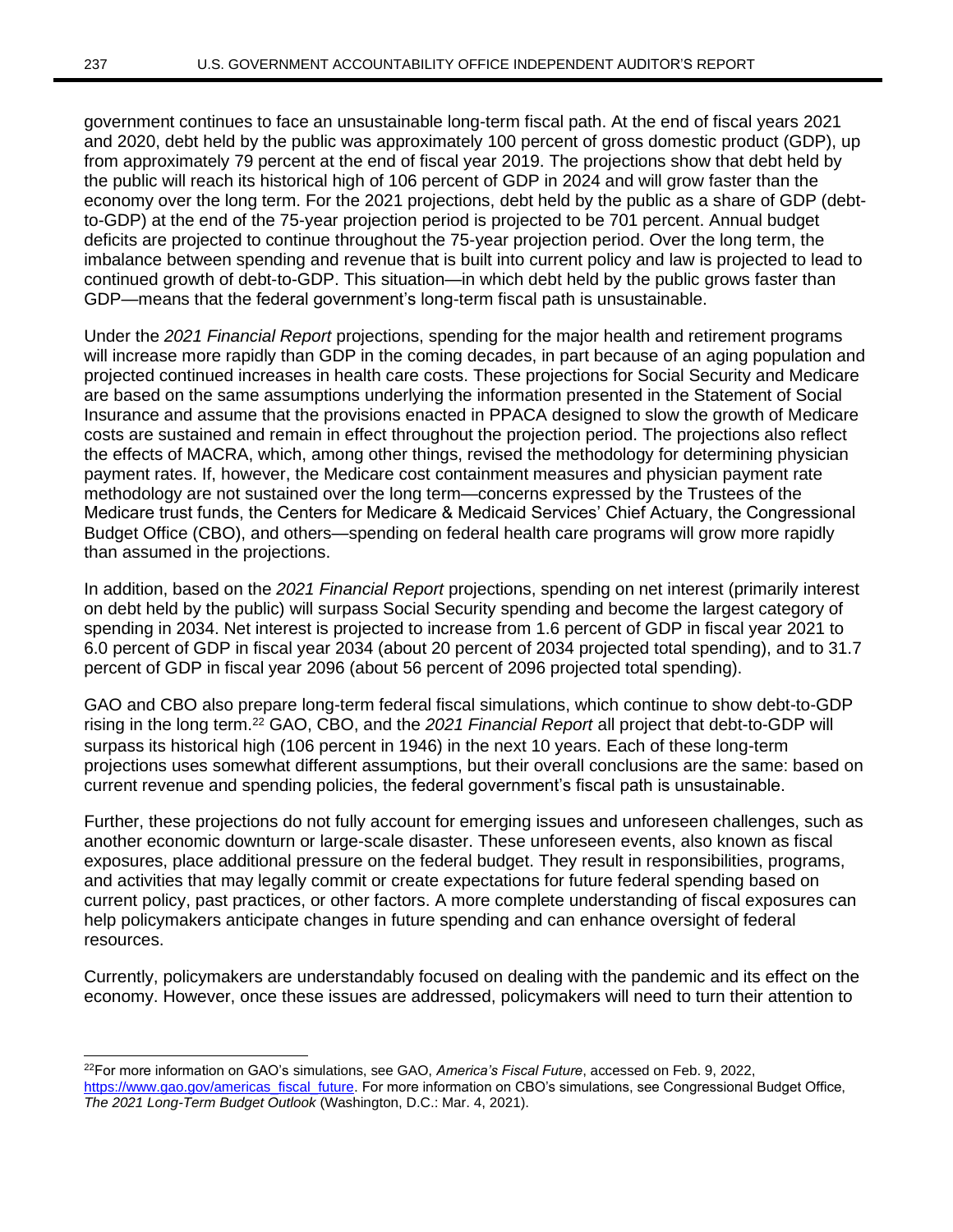the serious long term challenges of addressing the federal government's large and growing deficits that are driven primarily by rising health care costs and known demographic trends.

The *2021 Financial Report* also discusses the fiscal gap, which is a measure of how much primary deficits must be reduced through policy changes (some combination of revenue increases or spending cuts) over the next 75 years in order to make fiscal policy sustainable.<sup>23</sup> For example, based on projections in the *2021 Financial Report*, if policymakers choose to achieve a debt-to-GDP target of 100 percent—the level the federal government reached at the end of fiscal years 2020 and 2021—over a 75-year period (fiscal years 2022 to 2096), they would need to make policy changes that increase projected revenues by 32 percent, reduce projected noninterest spending by 25 percent, or a combination of the two, over this period. The projections show that the longer such policy changes are delayed, the more significant the changes will need to be.

## **Equity Investments in Fannie Mae and Freddie Mac**

As discussed in Notes 9, *Investments in Government-Sponsored Enterprises*, and 21, *Commitments*, to the consolidated financial statements, in 2008, during the financial crisis, the federal government placed Fannie Mae and Freddie Mac under conservatorship and entered into preferred stock purchase agreements with these government-sponsored enterprises (GSE) to help ensure their financial stability. The agreements with the GSEs could affect the federal government's financial condition. As of September 30, 2021, the federal government reported about \$221 billion of investments in the GSEs, which is net of about \$38 billion in valuation losses. The reported maximum remaining contractual commitment to the GSEs, if needed, is \$254.1 billion.

In valuing these equity investments, management considered and selected assumptions and data that it believed provided a reasonable basis for the estimated values reported in the accrual-based consolidated financial statements. However, as discussed in Note 1, *Summary of Significant Accounting Policies*, to the consolidated financial statements, there are many factors affecting these assumptions and estimates that are inherently subject to substantial uncertainty arising from the uniqueness of the transactions and the likelihood of future changes in general economic, regulatory, and market conditions. As such, there will be differences between the estimated values as of September 30, 2021, and the actual results, and such differences may be material.

Also, as discussed in Note 1, *Summary of Significant Accounting Policies*, to the consolidated financial statements, the assets, liabilities, and results of operations of Fannie Mae and Freddie Mac are not consolidated into the federal government's consolidated financial statements. Treasury and OMB have determined that these entities do not meet the criteria for consolidation.<sup>24</sup> The ultimate role of the GSEs could affect the federal government's financial condition and the financial condition of certain federal entities, including the Federal Housing Administration (FHA), which in the past expanded its lending role in distressed housing and mortgage markets. In addition, as discussed in Note 22, *Contingencies*, to the consolidated financial statements, the Government National Mortgage Association (Ginnie Mae) guarantees the performance of about \$2.1 trillion in securities backed by federally insured mortgages— \$1.1 trillion of which were insured by FHA and \$1 trillion by other federal entities, such as the Department of Veterans Affairs.

 $23$ The primary deficit is the difference between noninterest spending and receipts.

 $24$ For additional information on the GSE preferred stock purchase agreements and valuation of the investment in the GSEs, see Note 9, *Investments in Government-Sponsored Enterprises*, to the consolidated financial statements. For additional information on the criteria used to determine which federal entities are included in the reporting entity for the consolidated financial statements, as well as the reasons for not including certain entities, such as Fannie Mae and Freddie Mac, see app. A of the *2021 Financial Report*.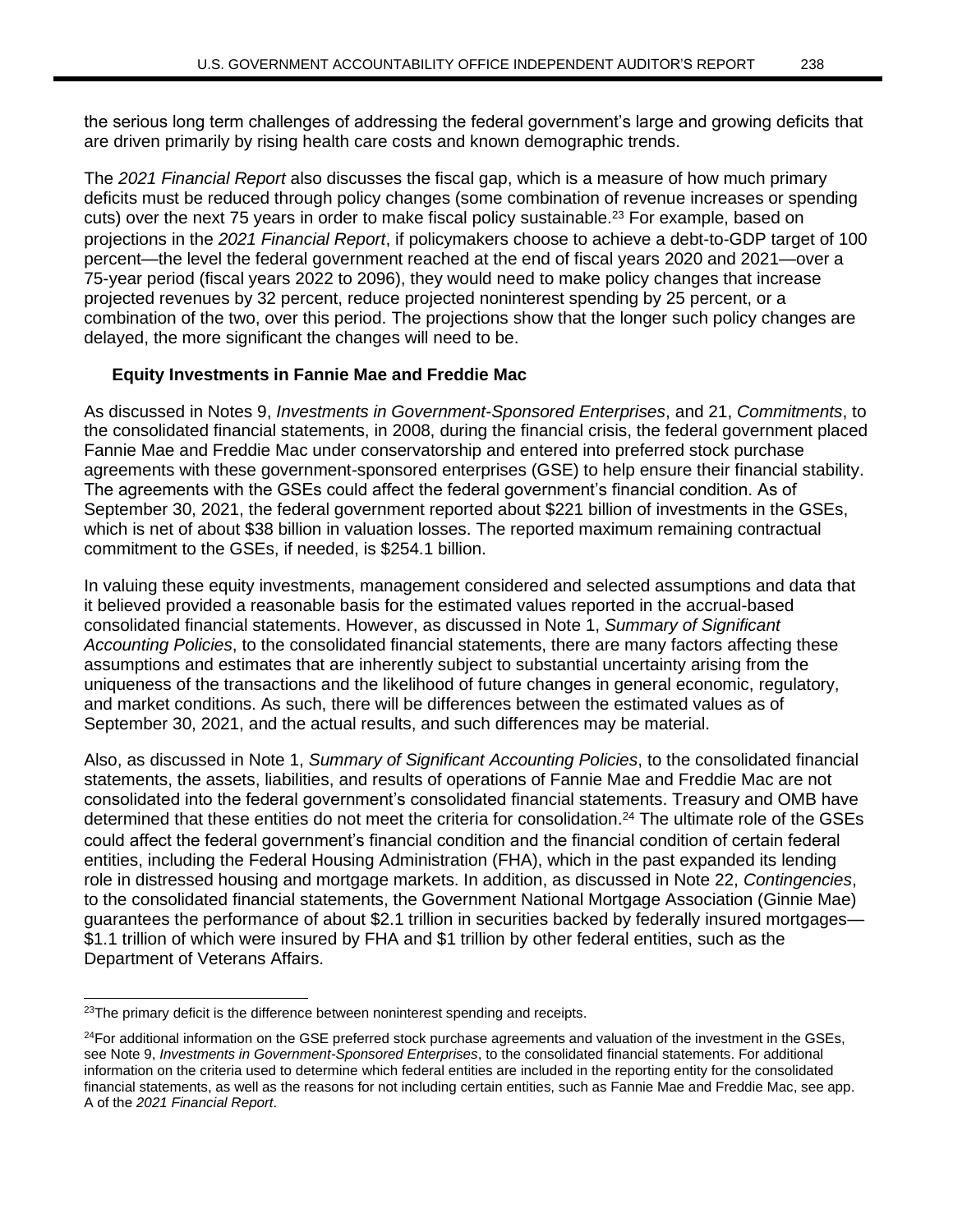## Other Matters

## **Required Supplementary Information**

U.S. generally accepted accounting principles issued by the Federal Accounting Standards Advisory Board (FASAB) require that the RSI be presented in the *2021 Financial Report* to supplement the financial statements. Although the RSI is not a part of the financial statements, FASAB considers this information to be an essential part of financial reporting for placing the financial statements in appropriate operational, economic, or historical context. We were unable to apply certain limited procedures to the RSI in accordance with U.S. generally accepted government auditing standards because of the material weaknesses and other scope limitations discussed in this audit report. We did not audit and do not express an opinion or provide any assurance on the RSI.

## **Other Information**

Other information included in the *2021 Financial Report* contains a wide range of information, some of which is not directly related to the consolidated financial statements. This information is presented for purposes of additional analysis and is not a required part of the consolidated financial statements or RSI. We read the other information included with the consolidated financial statements in order to identify material inconsistencies, if any, with the consolidated financial statements. We did not audit and do not express an opinion or provide any assurance on the other information in the *2021 Financial Report*.

Readers are cautioned that the material weaknesses, significant uncertainties, and other scope limitations discussed in this audit report may affect the reliability of certain information contained in the RSI and other information that is taken from the same data sources as the accrual-based consolidated financial statements and the sustainability financial statements.

# **CFO Act Agency Financial Management Systems**

The federal government's ability to efficiently and effectively manage and oversee its day-to-day operations and programs relies heavily on the ability of entity financial management systems to produce complete, reliable, timely, and consistent financial information for use by executive branch agencies and Congress.<sup>25</sup> The Federal Financial Management Improvement Act of 1996 (FFMIA) was designed to lead to system improvements that would result in CFO Act agency managers routinely having access to reliable, useful, and timely financial information with which to measure performance and increase accountability throughout the year.

The 24 CFO Act agencies are responsible for implementing and maintaining financial management systems that comply substantially with FFMIA requirements. FFMIA requires auditors, as part of the 24 CFO Act agencies' financial statement audits, to report whether those agencies' financial management systems comply substantially with (1) federal financial management systems requirements, (2) applicable federal accounting standards, and (3) the federal government's *U.S. Standard General Ledger* at the transaction level.

For fiscal years 2021 and 2020, auditors of nine of the 24 CFO Act agencies reported that the agencies' financial management systems did not comply substantially with one or more of the three FFMIA

<sup>25</sup>The Federal Financial Management Improvement Act of 1996, which is reprinted in 31 U.S.C. § 3512 note, defines "financial management systems" to include the financial systems and the financial portions of mixed systems necessary to support financial management, including automated and manual processes, procedures, controls, data, hardware, software, and support personnel dedicated to the operation and maintenance of system functions.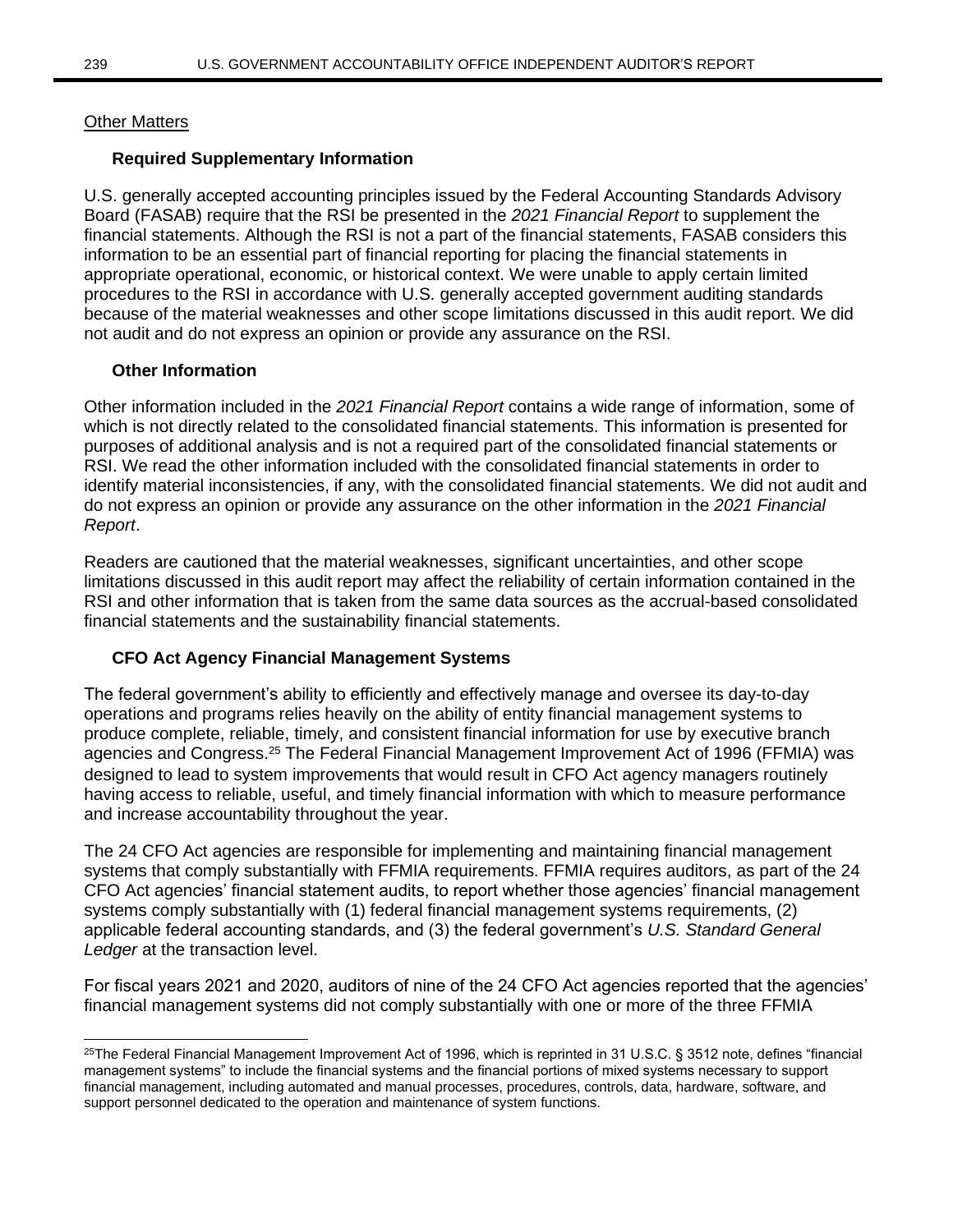requirements. Agency management at the 24 CFO Act agencies also annually report on FFMIA compliance. For fiscal years 2021 and 2020, agency management of eight (2021) and seven (2020) of the 24 CFO Act agencies reported that their agencies' financial management systems did not comply substantially with one or more of the three FFMIA requirements. Based on agency financial reports, differences in the assessments of substantial compliance between the auditors and agency management reflect differences in management's and auditors' views regarding the effect of reported deficiencies on agency financial management systems.

Long-standing financial management systems weaknesses at several large CFO Act agencies, along with the size and complexity of the federal government, continue to present a formidable management challenge in providing accountability and contribute significantly to certain material weaknesses and other limitations discussed in this audit report.

### **Report on Internal Control over Financial Reporting**

#### Management's Responsibility

Management of the federal government is responsible for (1) maintaining effective internal control over financial reporting, including the design, implementation, and maintenance of internal control relevant to the preparation and fair presentation of financial statements that are free from material misstatement, whether due to fraud or error, and (2) evaluating the effectiveness of internal control over financial reporting, based on criteria established under the Federal Managers' Financial Integrity Act (FMFIA).<sup>26</sup>

#### Auditor's Responsibility

The purpose of an audit of financial statements is to express an opinion on the financial statements. An audit of financial statements includes considering internal control over financial reporting to design audit procedures that are appropriate in the circumstances, but not for the purpose of expressing an opinion on the effectiveness of internal control over financial reporting. Accordingly, we do not express an opinion on the effectiveness of internal control over financial reporting. We did not consider all internal controls relevant to operating objectives as broadly established under FMFIA, such as those controls relevant to preparing performance information and ensuring efficient operations.

Our responsibility is to report any material weaknesses or significant deficiencies in internal control over financial reporting for fiscal year 2021 that come to our attention as a result of our audit.<sup>27</sup> Based on the scope of our work and the effects of the other limitations on the scope of our audit noted throughout this audit report, our internal control work was not designed to, and would not necessarily, identify all deficiencies in internal control, including those that might be material weaknesses or significant deficiencies. Therefore, additional material weaknesses or significant deficiencies may exist that were not identified. We performed our work in accordance with U.S. generally accepted government auditing standards.

#### Definitions and Inherent Limitations of Internal Control over Financial Reporting

An entity's internal control over financial reporting is a process effected by those charged with governance, management, and other personnel, the objectives of which are to provide reasonable

 $2631$  U.S.C. § 3512(c), (d) (commonly referred to as FMFIA). This act requires executive agency heads to evaluate and report annually to the President and Congress on the adequacy of their agencies' internal control and accounting systems and on actions to correct significant problems.

<sup>&</sup>lt;sup>27</sup>A significant deficiency is a deficiency, or a combination of deficiencies, in internal control over financial reporting that is less severe than a material weakness yet important enough to merit attention by those charged with governance.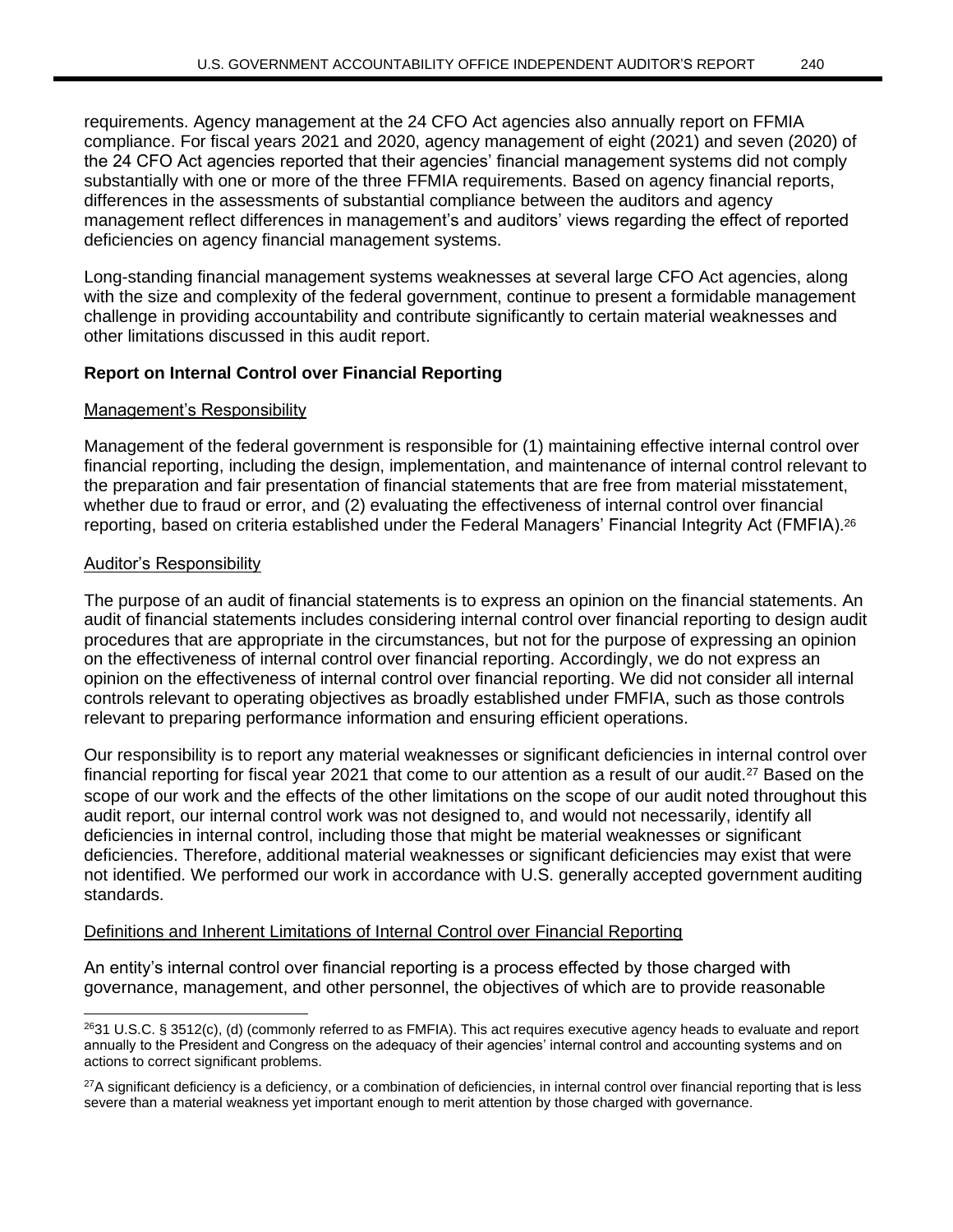assurance that (1) transactions are properly recorded, processed, and summarized to permit the preparation of financial statements in accordance with U.S. generally accepted accounting principles, and assets are safeguarded against loss from unauthorized acquisition, use, or disposition, and (2) transactions are executed in accordance with provisions of applicable laws (including those governing the use of budget authority), regulations, contracts, and grant agreements, noncompliance with which could have a material effect on the financial statements.

Because of its inherent limitations, internal control over financial reporting may not prevent, or detect and correct, misstatements due to fraud or error.

## Material Weaknesses Resulted in Ineffective Internal Control over Financial Reporting

The material weaknesses discussed in this audit report resulted in ineffective internal control over financial reporting. Consequently, the federal government's internal control did not provide reasonable assurance that a material misstatement of the consolidated financial statements would be prevented, or detected and corrected, on a timely basis.

In addition to the material weaknesses that contributed to our disclaimers of opinion on the accrualbased consolidated financial statements and the sustainability financial statements, which were discussed previously, we found two other continuing material weaknesses in internal control, related to the federal government's inability to

- determine the full extent to which improper payments occur and reasonably assure that appropriate actions are taken to reduce them and
- identify and resolve information security control deficiencies and manage information security risks on an ongoing basis.

These material weaknesses are discussed in more detail in appendix III, including the primary effects of the material weaknesses on the accrual-based consolidated financial statements and on the management of federal government operations.

We also found three significant deficiencies in the federal government's internal control related to implementing effective internal controls at certain federal entities for the following areas:

- taxes receivable,
- federal grants management, and
- Medicare social insurance information.

These significant deficiencies are discussed in more detail in appendix IV.

Further, individual federal entity financial statement audit reports identified additional control deficiencies that the entities' auditors reported as either material weaknesses or significant deficiencies at the individual entity level. We do not consider these additional deficiencies to represent material weaknesses or significant deficiencies with respect to the U.S. government's consolidated financial statements.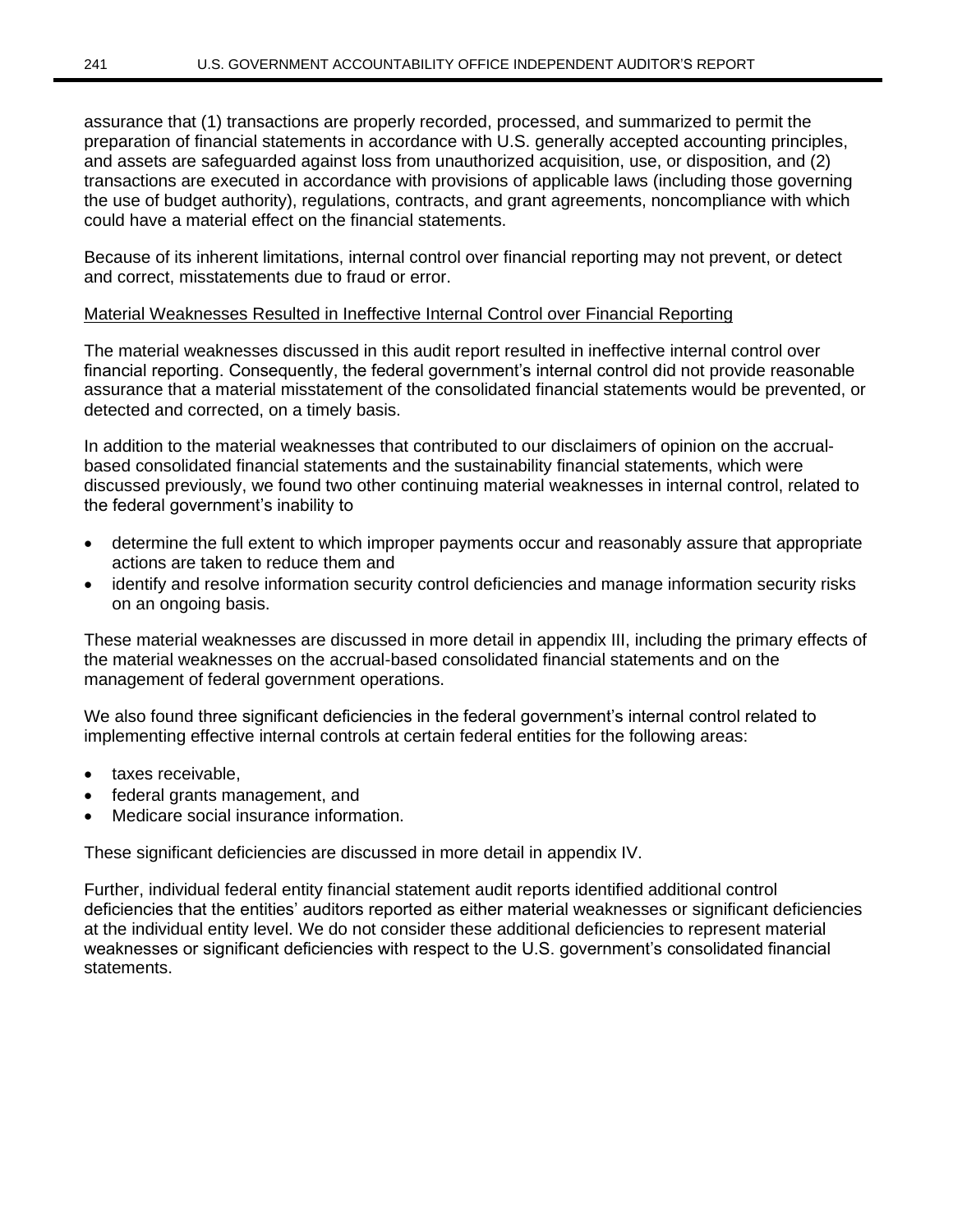### Intended Purpose of Report on Internal Control over Financial Reporting

The purpose of this report on internal control over financial reporting is solely to describe the scope of our consideration of internal control over financial reporting, and the results of our procedures, and not to provide an opinion on the effectiveness of internal control over financial reporting. This report on internal control over financial reporting is an integral part of an audit performed in accordance with U.S. generally accepted government auditing standards. Accordingly, this report on internal control over financial reporting is not suitable for any other purpose.

### **Report on Compliance with Laws, Regulations, Contracts, and Grant Agreements**

#### Management's Responsibility

Management of the federal government is responsible for the federal government's compliance with laws, regulations, contracts, and grant agreements.

#### Auditor's Responsibility

An audit of federal financial statements includes testing compliance with selected provisions of applicable laws, regulations, contracts, and grant agreements that have a direct effect on the determination of material amounts and disclosures in the financial statements, and performing certain other limited procedures. Accordingly, we did not test the federal government's compliance with all laws, regulations, contracts, and grant agreements. Because of the limitations discussed below and the scope of our procedures, noncompliance may occur and not be detected by these tests.

Our objective was not to provide an opinion on the federal government's compliance with laws, regulations, contracts, and grant agreements. Accordingly, we do not express such an opinion. We performed our work in accordance with U.S. generally accepted government auditing standards.

#### Results of Tests for Compliance with Laws, Regulations, Contracts, and Grant Agreements

Our work to test compliance with selected provisions of applicable laws, regulations, contracts, and grant agreements was limited by certain of the material weaknesses and other scope limitations discussed in this audit report. U.S. generally accepted government auditing standards and OMB guidance require auditors to report on entities' compliance with selected provisions of applicable laws, regulations, contracts, and grant agreements. Certain significant component entity audit reports contain instances of noncompliance. None of these instances were deemed to be reportable noncompliance with regard to the accompanying U.S. government's consolidated financial statements.

## Intended Purpose of Report on Compliance with Laws, Regulations, Contracts, and Grant Agreements

The purpose of this report on compliance with laws, regulations, contracts, and grant agreements is solely to describe the scope of our testing of compliance with selected provisions of applicable laws, regulations, contracts, and grant agreements, and the results of that testing, and not to provide an opinion on compliance. This report on compliance with laws, regulations, contracts, and grant agreements is an integral part of an audit performed in accordance with U.S. generally accepted government auditing standards in considering compliance. Accordingly, this report on compliance with laws, regulations, contracts, and grant agreements is not suitable for any other purpose.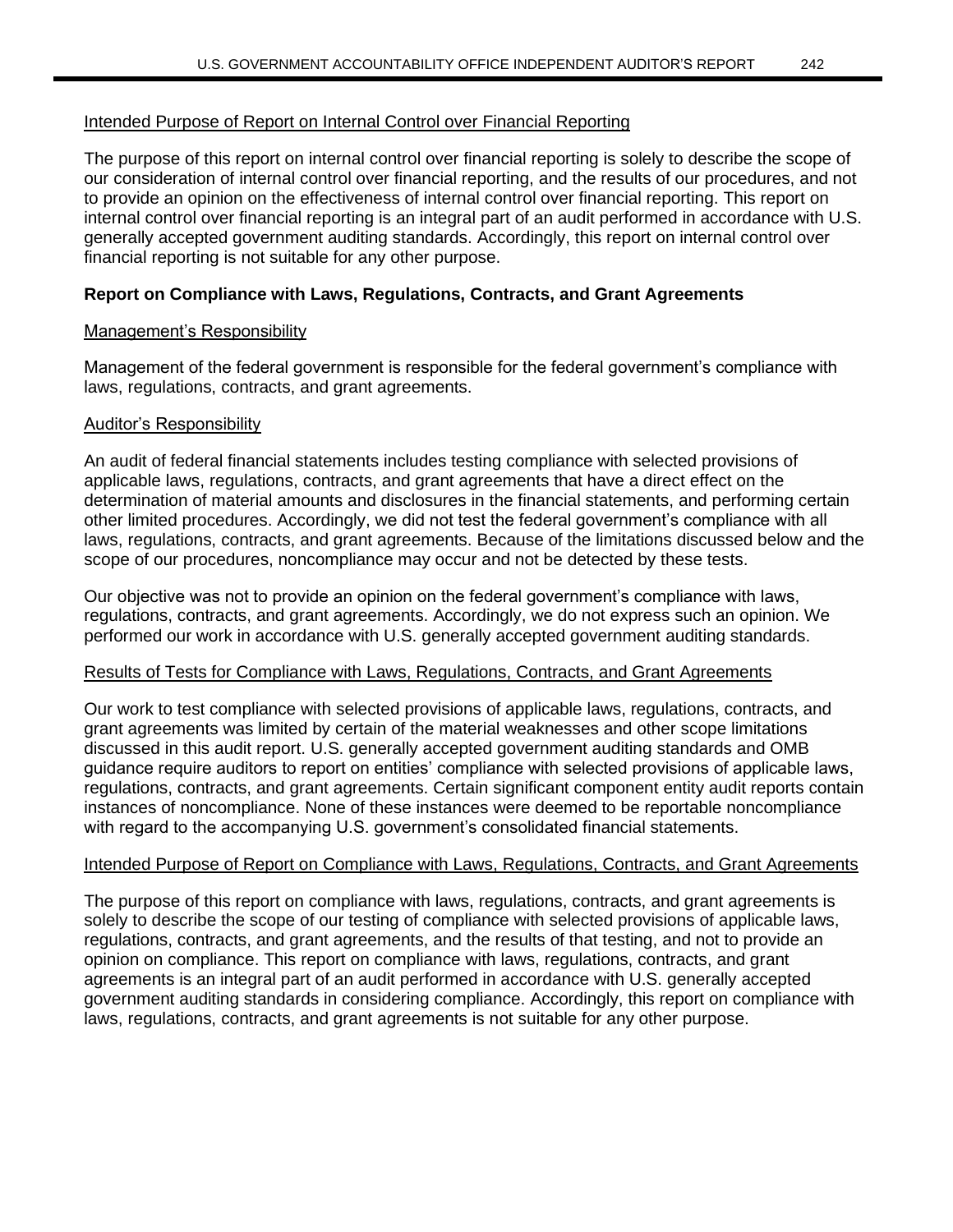#### **Agency Comments**

We provided a draft of this audit report to Treasury and OMB officials, who provided technical comments that we have incorporated as appropriate. Treasury and OMB officials expressed their continuing commitment to addressing the problems this report outlines.

Robert & Dacey

Robert F. Dacey Chief Accountant U.S. Government Accountability Office

February 9, 2022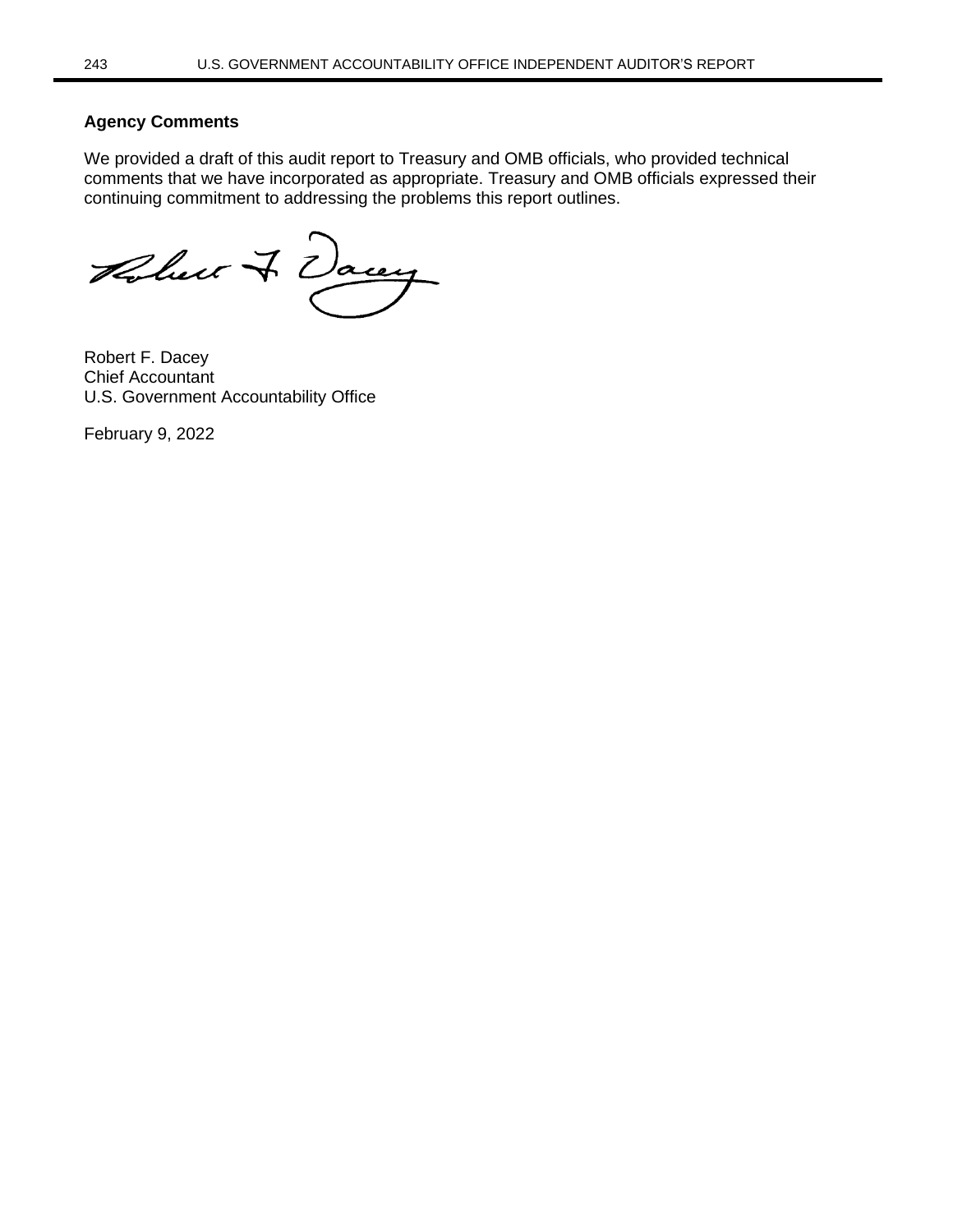Appendix I

## **Objectives, Scope, and Methodology**

Our objectives were to audit the consolidated financial statements consisting of the (1) accrual-based consolidated financial statements as of and for the fiscal years ended September 30, 2021, and 2020, and (2) sustainability financial statements, which consist of the 2021 and 2020 Statements of Long-Term Fiscal Projections; the 2021, 2020, 2019, 2018, and 2017 Statements of Social Insurance; and the 2021 and 2020 Statements of Changes in Social Insurance Amounts. Our objectives also included reporting on internal control over financial reporting and on compliance with selected provisions of applicable laws, regulations, contracts, and grant agreements.

The Chief Financial Officers Act of 1990 (CFO Act), as expanded by the Government Management Reform Act of 1994 (GMRA), requires the inspectors general of the 24 CFO Act agencies to be responsible for annual audits of agency-wide financial statements that these agencies prepare.<sup>28</sup> GMRA requires GAO to be responsible for the audit of the U.S. government's consolidated financial statements.<sup>29</sup> The Accountability of Tax Dollars Act of 2002 requires most other executive branch entities to prepare financial statements annually and have them audited.<sup>30</sup> The Office of Management and Budget (OMB) and the Department of the Treasury have identified 40 federal entities that are significant to the U.S. government's fiscal year 2021 consolidated financial statements, including the 24 CFO Act agencies.<sup>31</sup> We consider these 40 entities to be significant component entities for purposes of our audit of the consolidated financial statements.

For the significant component entities audited by inspectors general or independent public accountants, we performed our work in coordination and cooperation with them to achieve our respective audit objectives. Our audit approach regarding the accrual-based consolidated financial statements primarily focused on determining the current status of the material weaknesses that contributed to our disclaimer of opinion on the accrual-based consolidated financial statements and the other material weaknesses affecting internal control that we reported in our report on the consolidated financial statements for fiscal year 2020.<sup>32</sup> We also separately audited the financial statements of certain component entities, and parts of a significant component entity, including the following.

• We audited and expressed an unmodified opinion on the Internal Revenue Service's (IRS) financial statements as of and for the fiscal years ended September 30, 2021, and 2020.<sup>33</sup> In fiscal years 2021 and 2020, IRS collected about \$4.1 trillion (2021) and \$3.5 trillion (2020) in tax payments and paid about \$1.1 trillion (2021) and \$736 billion (2020) in refunds and other payments to taxpayers. For fiscal year 2021, we also reported that although internal controls could be improved, IRS maintained, in all material respects, effective internal control over financial reporting. In addition, we reported that we found no reportable noncompliance for fiscal year 2021 with provisions of applicable laws, regulations, contracts, and grant agreements we tested.

<sup>28</sup>31 U.S.C. § 3521(e). GMRA authorized the Office of Management and Budget to designate agency components that also must report financial statements and have them audited. See 31 U.S.C. § 3515(c).

<sup>29</sup>31 U.S.C. § 331(e)(2).

<sup>30</sup>31 U.S.C. § 3515.

<sup>31</sup>See app. A of the *Fiscal Year 2021 Financial Report of the United States Government* for a list of the 40 entities.

<sup>32</sup>GAO, *Financial Audit: FY 2020 and FY 2019 Consolidated Financial Statements of the U.S. Government*[, GAO-21-340R](https://www.gao.gov/products/gao-21-340r) (Washington, D.C.: Mar. 25, 2021).

<sup>33</sup>GAO, Financial Audit: IRS's FY 2021 and FY 2020 Financial Statements, **GAO-22-104649** (Washington, D.C.: Nov. 10, 2021).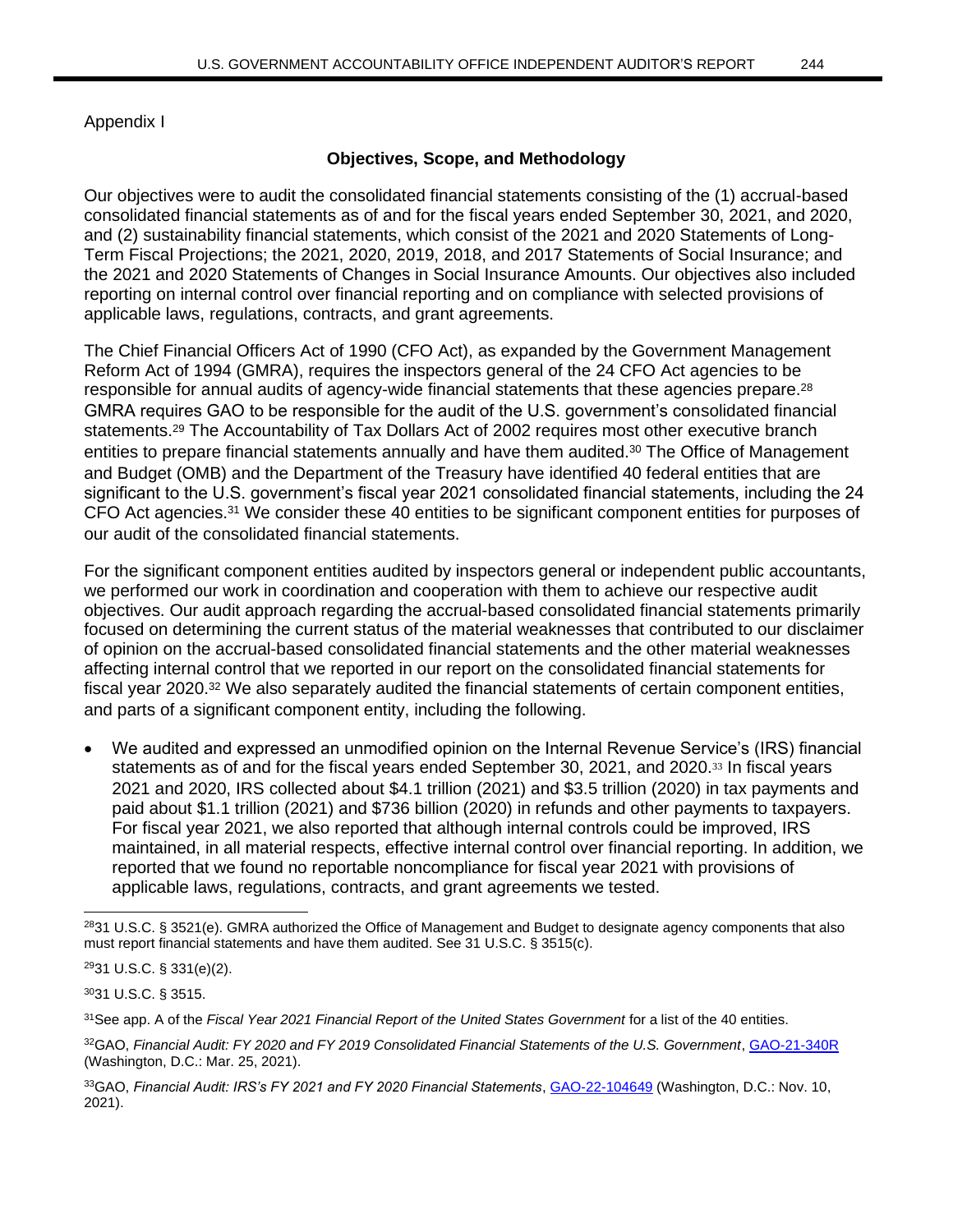- We audited and expressed an unmodified opinion on the Schedules of Federal Debt managed by Treasury's Bureau of the Fiscal Service for the fiscal years ended September 30, 2021, and 2020.<sup>34</sup> For these 2 fiscal years, the schedules reported (1) about \$22.3 trillion (2021) and \$21.0 trillion (2020) of federal debt held by the public, $35$  (2) about \$6.1 trillion (2021) and \$5.9 trillion (2020) of intragovernmental debt holdings,<sup>36</sup> and (3) about \$392 billion (2021) and \$371 billion (2020) of interest on federal debt held by the public. We also reported that although internal controls could be improved, Fiscal Service maintained, in all material respects, effective internal control over financial reporting relevant to the Schedule of Federal Debt as of September 30, 2021. In addition, we reported that we found no reportable noncompliance for fiscal year 2021 with provisions of applicable laws, regulations, contracts, and grant agreements we tested related to the Schedule of Federal Debt.
- We audited and expressed unmodified opinions on the U.S. Securities and Exchange Commission's (SEC) and its Investor Protection Fund's (IPF) financial statements as of and for the fiscal years ended September 30, 2021, and 2020.<sup>37</sup> We also reported that SEC maintained, in all material respects, effective internal control over financial reporting for both the entity as a whole and IPF as of September 30, 2021. In addition, we reported that we found no reportable noncompliance for either SEC or IPF for fiscal year 2021 with provisions of applicable laws, regulations, contracts, and grant agreements we tested.
- We audited and expressed an unmodified opinion on the Federal Housing Finance Agency's (FHFA) financial statements as of and for the fiscal years ended September 30, 2021, and 2020.<sup>38</sup> We also reported that FHFA maintained, in all material respects, effective internal control over financial reporting as of September 30, 2021. In addition, we reported that we found no reportable noncompliance for fiscal year 2021 with provisions of applicable laws, regulations, contracts, and grant agreements we tested.
- We audited and expressed an unmodified opinion on the Office of Financial Stability's (OFS) financial statements for the Troubled Asset Relief Program (TARP) as of and for the fiscal years ended September 30, 2021, and 2020.<sup>39</sup> We also reported that OFS maintained, in all material respects, effective internal control over financial reporting for TARP as of September 30, 2021. In addition, we reported that we found no reportable noncompliance for fiscal year 2021 with provisions of applicable laws, regulations, contracts, and grant agreements we tested.

<sup>34</sup>GAO, *Financial Audit: Bureau of the Fiscal Service's FY 2021 and FY 2020 Schedules of Federal Debt*[, GAO-22-104592](https://www.gao.gov/products/gao-22-104592) (Washington, D.C.: Nov. 9, 2021).

<sup>&</sup>lt;sup>35</sup>Debt held by the public on the Schedules of Federal Debt represents federal debt that Treasury issued and that is held by investors outside of the federal government, including individuals, corporations, state or local governments, the Federal Reserve, and foreign governments.

<sup>36</sup>Intragovernmental debt holdings represent federal debt that Treasury owes to federal government accounts, primarily federal trust funds, such as those established for Social Security and Medicare.

<sup>37</sup>GAO, *Financial Audit: Securities and Exchange Commission's FY 2021 and FY 2020 Financial Statements*, [GAO-22-104738](https://www.gao.gov/products/gao-22-104738) (Washington, D.C.: Nov. 15, 2021).

<sup>38</sup>GAO, *Financial Audit: Federal Housing Finance Agency's FY 2021 and FY 2020 Financial Statements*[, GAO-22-105109](https://www.gao.gov/products/gao-22-105109) (Washington, D.C.: Nov. 15, 2021).

<sup>39</sup>GAO, *Financial Audit: Office of Financial Stability's (Troubled Asset Relief Program) FY 2021 and FY 2020 Financial Statements*[, GAO-22-105173](https://www.gao.gov/products/gao-22-105173) (Washington, D.C.: Nov. 10, 2021).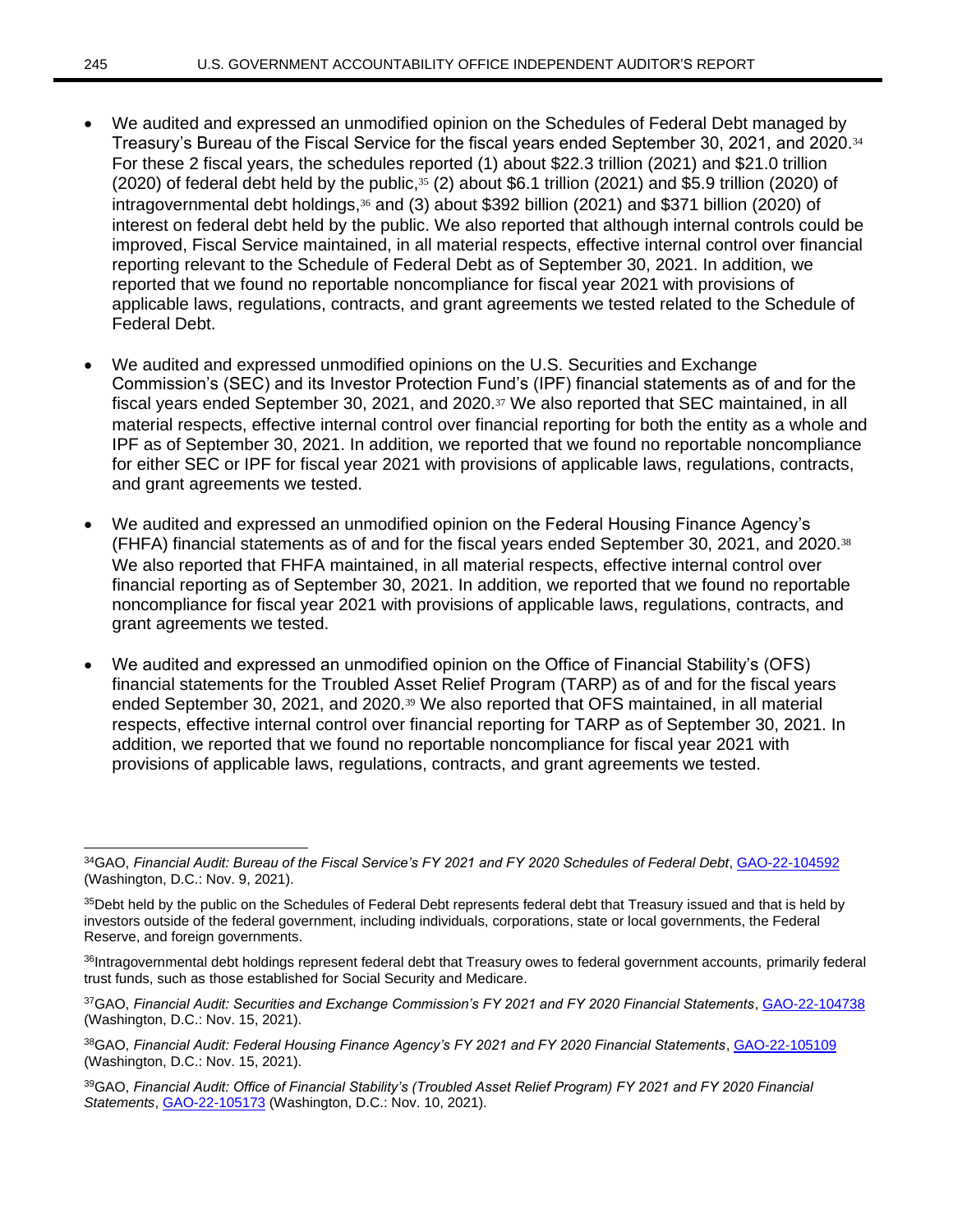- We audited and expressed an unmodified opinion on the Bureau of Consumer Financial Protection's (CFPB)<sup>40</sup> financial statements as of and for the fiscal years ended September 30, 2021, and 2020.<sup>41</sup> We also reported that CFPB maintained, in all material respects, effective internal control over financial reporting as of September 30, 2021. In addition, we reported that we found no reportable noncompliance for fiscal year 2021 with provisions of applicable laws, regulations, contracts, and grant agreements we tested.
- We audited and expressed a disclaimer of opinion on the Schedules of the General Fund of the U.S. Government<sup>42</sup> as of and for the fiscal year ended September 30, 2020.<sup>43</sup> Underlying scope limitations, which were the basis for our disclaimer of opinion on the Schedules of the General Fund, related to readily (1) identifying and tracing General Fund transactions to determine whether they were complete and properly recorded in the correct general ledger accounts and line items within the Schedules of the General Fund and (2) providing documentation to support the account attributes assigned to Treasury Account Symbols that determine how transactions are reported in the Schedules of the General Fund.<sup>44</sup> The Schedules of the General Fund as of and for the fiscal year ended September 30, 2021, were not audited to allow Treasury sufficient time to develop and implement a remediation plan to address the issues we identified as part of our audit of the fiscal year 2020 Schedules of the General Fund.

We performed work related to Treasury processes and controls used to prepare the consolidated financial statements. We also considered our ongoing audit work on the General Fund of the U.S. Government.

We considered the significant entities' fiscal years 2021 and 2020 financial statements and the related auditors' reports that the inspectors general or independent public accountants prepared. We did not audit, and we do not express an opinion on, any of these individual federal entity financial statements.

We considered the disclaimers of opinion that the Department of Defense (DOD) Office of Inspector General (OIG) issued on DOD's department-wide financial statements as of and for the fiscal years ended September 30, 2021, and 2020.<sup>45</sup> The disclaimers of opinion were partially based on the disclaimers of opinion for multiple DOD components, including the Army, Navy, Air Force, U.S. Marine Corps, Defense Health Program, Defense Information Systems Agency, Defense Logistics Agency, U.S. Special Operations Command, and U.S. Transportation Command. DOD OIG also reported material weaknesses in internal control over financial reporting (28 in fiscal year 2021 and 26 in fiscal year 2020), including those related to (1) property, plant, and equipment; (2) inventory and related

<sup>40</sup>The Bureau of Consumer Financial Protection, which was established by the Dodd-Frank Wall Street Reform and Consumer Protection Act, Pub. L. No. 111-203, Title X, § 1011(a), 124 Stat. 1376, 1964 (July 21, 2010), *classified at* 12 U.S.C. § 5491(a), is often referred to as the Consumer Financial Protection Bureau.

<sup>41</sup>GAO, *Financial Audit: Consumer Financial Protection Bureau's FY 2021 and FY 2020 Financial Statements*, [GAO-22-](https://www.gao.gov/products/gao-22-105067) [105067](https://www.gao.gov/products/gao-22-105067) (Washington, D.C.: Nov. 15, 2021).

 $42$ The General Fund is a component of Treasury's central accounting function. It is a stand-alone reporting entity that comprises the activities fundamental to funding the federal government (e.g., issued budget authority, cash activity, and debt financing activities).

<sup>43</sup>GAO, *Financial Audit: Bureau of the Fiscal Service's FY 2020 Schedules of the General Fund*[, GAO-21-362](https://www.gao.gov/products/gao-21-362) (Washington, D.C.: Apr 15, 2021).

<sup>44</sup>A Treasury Account Symbol is a unique identifier associated with a federal entity's individual appropriation, receipt, or other fund account that Treasury assigns in collaboration with OMB.

<sup>45</sup>Department of Defense, *United States Department of Defense Agency Financial Report for Fiscal Year 2020* (Arlington, Va.: Nov. 15, 2021).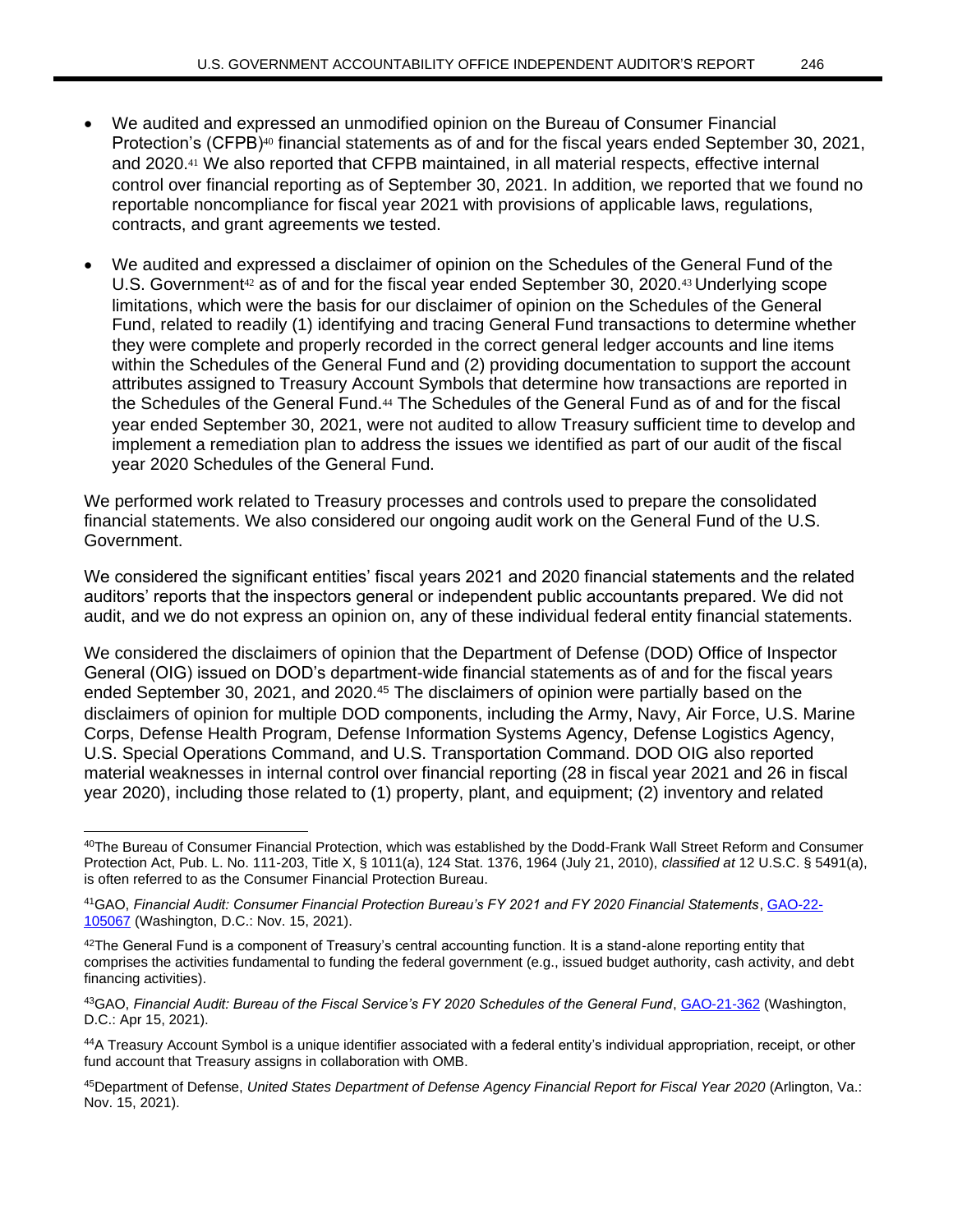property; (3) environmental and disposal liabilities; (4) reconciliations of disbursement activity; (5) intragovernmental transactions; and (6) financial management systems and information security.

We considered the disclaimers of opinion that the Small Business Administration's (SBA) auditor issued on SBA's balance sheet as of September 30, 2021 (its remaining statements were unaudited), and SBA's financial statements as of and for the fiscal year ended September 30, 2020.<sup>46</sup> The disclaimers of opinion were based on SBA's inability to provide adequate evidential matter in support of a significant number of transactions and account balances related to COVID-19 relief programs, such as the Paycheck Protection Program and the expanded Economic Injury Disaster Loan program, because of inadequate processes and controls. SBA's auditor also reported material weaknesses in internal control over financial reporting (five in fiscal year 2021 and seven in fiscal year 2020), largely pertaining to these programs.

Our audit approach for the 2021 and 2020 Statements of Long-Term Fiscal Projections focused primarily on determining whether the information relating to the Statements of Social Insurance is properly reflected therein and testing the methodology used, as well as evaluating key assumptions. We also evaluated whether the internal control deficiencies related to the accrual-based consolidated financial statements affected certain key inputs used in generating the projections.

Because of the significance of the amounts presented in the Statements of Social Insurance and Statements of Changes in Social Insurance Amounts related to the Social Security Administration (SSA) and the Department of Health and Human Services (HHS), our audit approach regarding these statements focused primarily on reviewing audit work performed with respect to these two federal entities. For each federal entity preparing a Statement of Social Insurance and Statement of Changes in Social Insurance Amounts,<sup>47</sup> we considered the entity's 2021, 2020, 2019, 2018, and 2017 Statements of Social Insurance and the 2021 and 2020 Statements of Changes in Social Insurance Amounts, as well as the related auditor's reports that the inspectors general or independent public accountants prepared.

We performed sufficient audit work to provide our reports on (1) the consolidated financial statements; (2) internal control over financial reporting; and (3) compliance with selected provisions of applicable laws, regulations, contracts, and grant agreements. We considered the limitations on the scope of our work regarding the accrual-based consolidated financial statements and the sustainability financial statements in forming our conclusions. We performed our work in accordance with U.S. generally accepted government auditing standards.

<sup>46</sup>Small Business Administration, *Agency Financial Report for Fiscal Year 2021* (Washington, D.C.: Nov. 15, 2021).

<sup>47</sup>These entities are SSA, HHS, the Railroad Retirement Board, and the Department of Labor.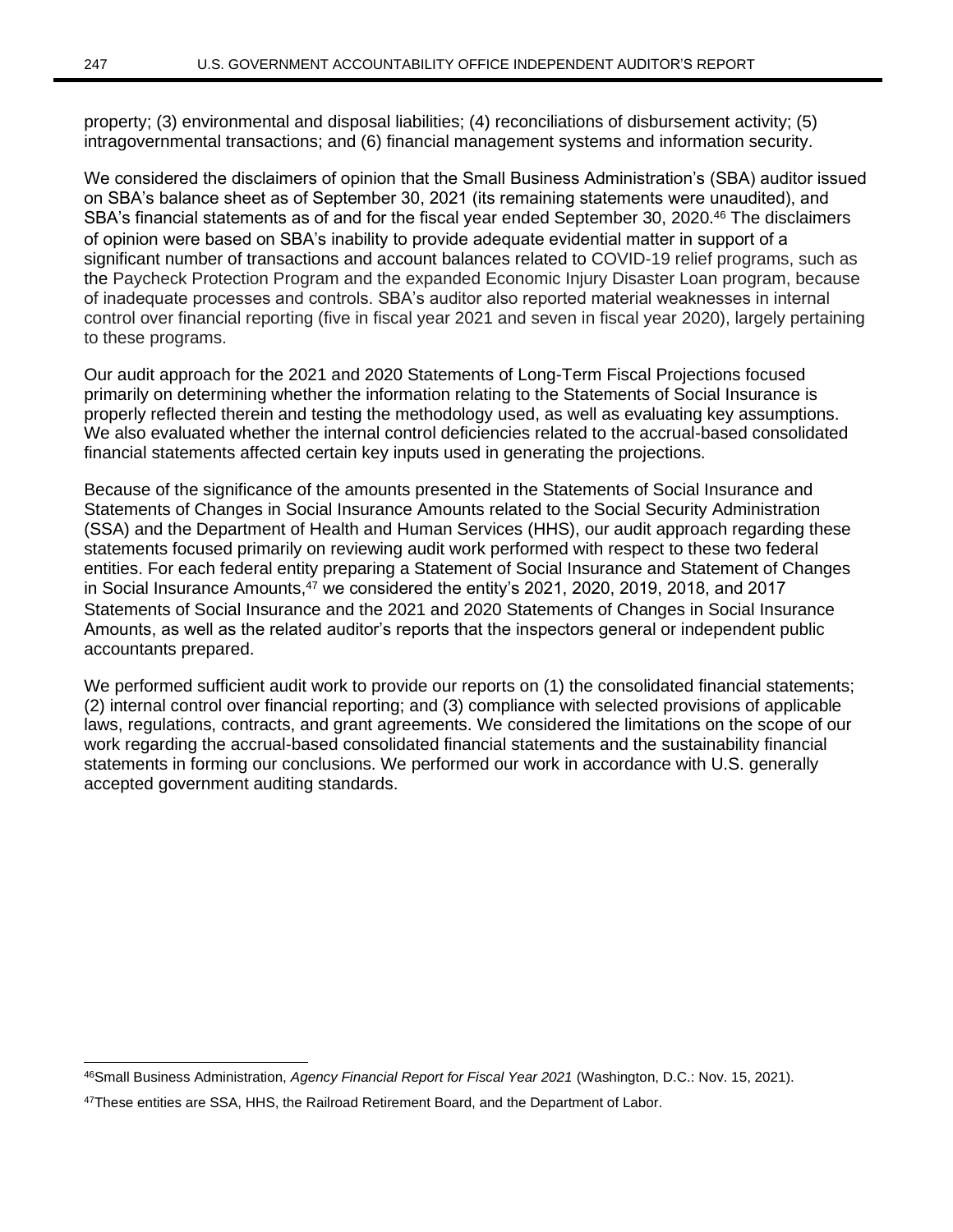Appendix II

## **Material Weaknesses Contributing to Our Disclaimer of Opinion on the Accrual-Based Consolidated Financial Statements**

This appendix describes material weaknesses that contributed to our disclaimer of opinion on the federal government's accrual-based consolidated financial statements and highlights the primary effects of these material weaknesses on the accompanying accrual-based consolidated financial statements, the sustainability financial statements, and the management of federal government operations.<sup>48</sup> The federal government did not have sufficient appropriate evidence to support information reported in the accompanying accrual-based consolidated financial statements, as described below.

## **Property, Plant, and Equipment and Inventories and Related Property**

The federal government could not satisfactorily determine that property, plant, and equipment (PP&E) and inventories and related property were properly reported in the accrual-based consolidated financial statements. Most of the PP&E and inventories and related property are the responsibility of the Department of Defense (DOD). As in past years, DOD did not maintain adequate systems or have sufficient records to provide reliable information on these assets. Certain other entities' auditors reported continued deficiencies in internal control procedures and processes related to PP&E.

Deficiencies in internal control over PP&E and inventories and related property could affect the federal government's ability to fully know the assets it owns, including their location and condition. They can also affect the government's ability to effectively (1) safeguard assets from physical deterioration, theft, or loss; (2) account for acquisitions and disposals of such assets and reliably report asset balances; (3) ensure that the assets are available for use when needed; (4) prevent unnecessary storage and maintenance costs or purchase of assets already on hand; and (5) determine the full costs of programs that use these assets.

## **Loans Receivable and Loan Guarantee Liabilities**

The auditor of the Small Business Administration (SBA), which had substantial activity related to the COVID-19 pandemic response, reported internal control deficiencies related to SBA's implementation of provisions in the CARES Act and related COVID-19 relief laws. SBA's auditor reported several material weaknesses in internal control related to the Paycheck Protection Program (PPP) and disaster loans under the Economic Injury Disaster Loan (EIDL) program. These weaknesses included control deficiencies in (1) approvals, reporting, review, forgiveness, and service provider oversight related to PPP and (2) eligibility, recording, and service provider oversight related to the EIDL program. In addition, the auditor reported that SBA did not properly design and implement effective entity-level controls to establish an internal control system that produces reliable and accurate financial reporting. These internal control deficiencies significantly increased the risks of misstatements, noncompliance, fraud, and improper payments.

In addition, internal control deficiencies related to loans receivable and loan guarantee liabilities continued to exist at several other federal entities. These deficiencies were associated with accounting and reporting for credit programs and the related financing activities, including estimating the cost of credit programs and determining the value of loans receivable and loan guarantee liabilities.

<sup>48</sup>The material weakness related to the Reconciliations of Budget Deficit to Net Operating Cost and Changes in Cash Balance also contributed to our disclaimer on the 2021 and 2020 Statements of Long-Term Fiscal Projections.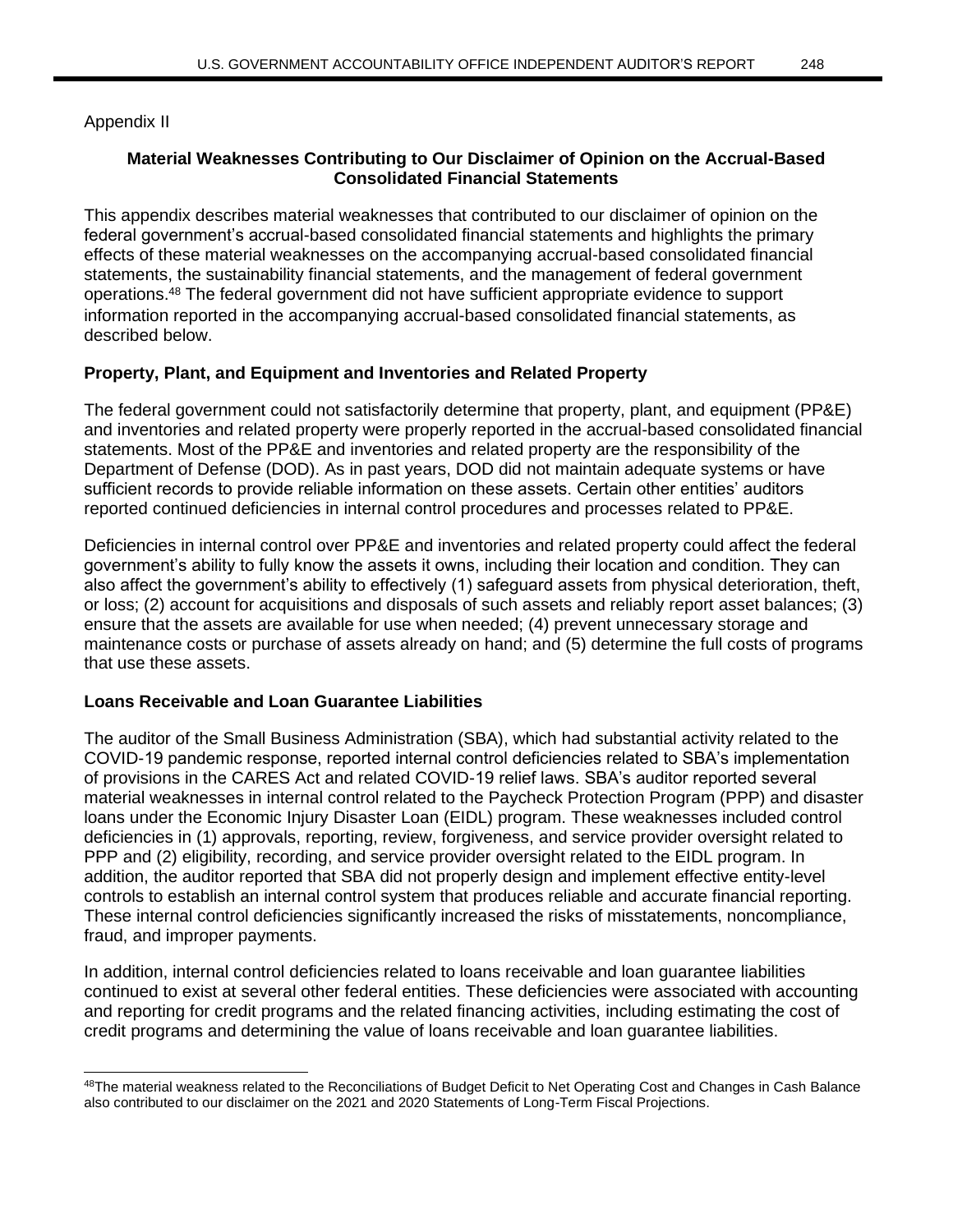These deficiencies, and the complexities associated with accounting and reporting for credit programs, significantly increase the risk that misstatements in federal entity and government-wide financial statements could occur and go undetected. Further, these deficiencies can adversely affect the entities' ability to support annual budget requests for these programs, make future budgetary decisions, manage program costs, and measure the performance of lending activities.

## **Liabilities and Commitments and Contingencies**

The federal government could not reasonably estimate or adequately support amounts reported for certain liabilities. For example, the DOD auditor was not able to substantiate the completeness and accuracy of DOD's environmental and disposal liabilities. In addition, the DOD auditor reported that DOD could not support a significant amount of its estimated military postretirement health benefits liabilities included in federal employee and veteran benefits payable. These unsupported amounts relate to the cost of direct health care that DOD-managed military treatment facilities provided. In addition, auditors reported internal control deficiencies at several other federal entities that related to material liabilities. Further, the federal government could not determine whether commitments and contingencies, including any related to treaties and other international agreements entered into to further the federal government's interests, were complete and properly reported.

Problems in accounting for liabilities affect the determination of the full cost of the federal government's current operations and the extent of its liabilities. Also, deficiencies in internal control supporting the process for estimating environmental and disposal liabilities could result in improperly stated liabilities. They also could adversely affect the federal government's ability to determine priorities for cleanup and disposal activities and to appropriately consider future budgetary resources needed to carry out these activities. In addition, to the extent disclosures of commitments and contingencies are incomplete or incorrect, reliable information is not available about the extent of the federal government's obligations.

# **Cost of Government Operations and Disbursement Activity**

Reported net cost was affected by the other material weaknesses that contributed to our disclaimer of opinion on the accrual-based consolidated financial statements. As a result, the federal government was unable to support significant portions of the reported total net cost of operations, most notably those related to DOD and SBA.

With respect to disbursements, auditors of DOD and certain other federal entities reported continued control deficiencies in reconciling disbursement activity. For fiscal years 2021 and 2020, inadequate reconciliations of disbursement activity included (1) unreconciled differences between federal entities' and the Department of the Treasury's records of disbursements and (2) unsupported federal entity adjustments, which could also affect the balance sheet.

Unreliable cost information affects the federal government's ability to control and reduce costs, assess performance, evaluate programs, and set fees to recover costs where required or authorized. Improperly recorded disbursements could result in misstatements in the financial statements and in certain data that federal entities provide for inclusion in *The Budget of the United States Government* (President's Budget) concerning obligations and outlays.

# **Intragovernmental Activity and Balances**

Significant progress has been made over the past several years, but the federal government continues to be unable to adequately account for intragovernmental activity and balances between federal entities. Federal entities are responsible for properly accounting for and reporting their intragovernmental activity and balances in their entity financial statements. When preparing the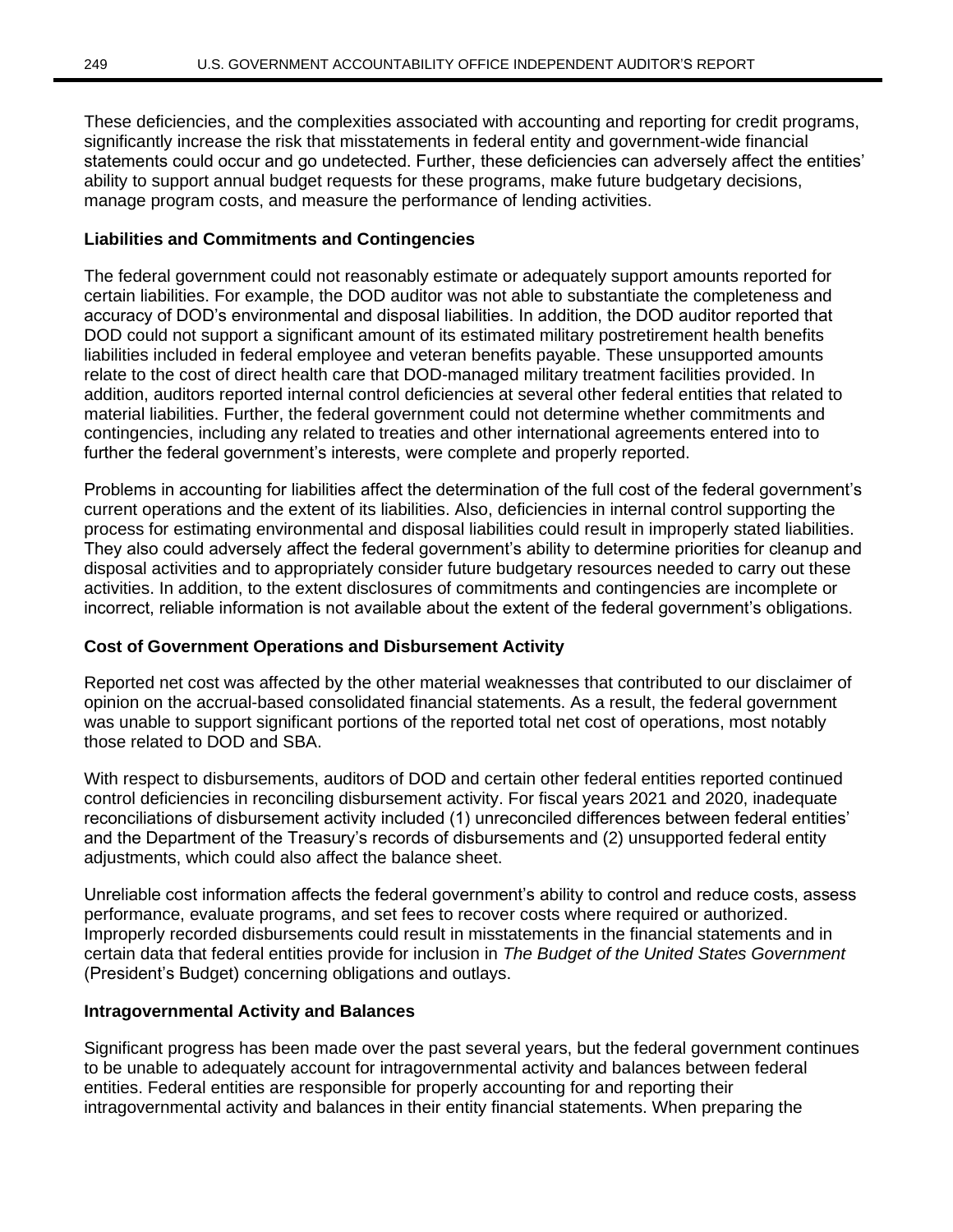consolidated financial statements, intragovernmental activity and balances between federal entities should be in agreement and must be subtracted out, or eliminated, from the financial statements. If the two federal entities engaged in an intragovernmental transaction do not both record the same intragovernmental transaction in the same year and for the same amount, the intragovernmental transactions will not be in agreement, and if not properly resolved, would result in errors (i.e., differences or unmatched amounts) in the consolidated financial statements.

The Office of Management and Budget (OMB) and Treasury have issued guidance directing component entities to reconcile intragovernmental activity and balances with their trading partners and resolve identified differences. In addition, the guidance directs the chief financial officers (CFO) of significant component entities to report to Treasury, their respective inspectors general, and GAO on the extent and results of their intragovernmental activity and balance reconciliation efforts as of the end of the fiscal year.

To support this process during fiscal year 2021, Treasury continued to provide information and assistance to significant component entities to aid in resolving their intragovernmental differences. Treasury also issued additional guidance to entities for specific types of trading partner transactions. In addition, Treasury's quarterly scorecard process<sup>49</sup> highlights differences needing the entities' attention, identifies differences that need to be resolved through a formal dispute resolution process.<sup>50</sup> and reinforces the entities' responsibilities to resolve intragovernmental differences. Treasury continued to identify and monitor systemic root causes of intragovernmental differences and related corrective action plans. As a result of these and other actions, a significant number of intragovernmental differences were identified and resolved.

While progress was made, we continued to note that amounts that federal entity trading partners reported to Treasury were not in agreement by significant amounts. Reasons for the differences that several CFOs cited included differing accounting methodologies, accounting errors, and timing differences. Auditors for several significant component entities continued to report that the entities did not have effective processes for reconciling intragovernmental activity and balances with their trading partners. For example, the DOD auditor reported that DOD, which has a substantial amount of intragovernmental activity and balances, did not have accounting systems that were able to capture the trading partner data required to eliminate intradepartmental and intragovernmental transactions, which resulted in a risk of material misstatements. In addition, other material weaknesses reported by DOD's auditor could contribute to this material weakness.

The federal government's ability to determine the effect of intragovernmental differences on the accrual-based consolidated financial statements is significantly impaired. Addressing the intragovernmental transactions problem remains a difficult challenge and will require federal entities' strong and sustained commitment to resolving differences with their trading partners timely, as well as Treasury's and OMB's continued strong leadership.

 $49$ For each quarter, Treasury produces a scorecard for each significant entity, as well as any other component entity reporting significant intragovernmental balances or differences, that reports various aspects of the entity's intragovernmental differences with its trading partners, including the composition of the differences by trading partner and category. Pursuant to Treasury guidance, entities are expected to resolve, with their respective trading partners, the differences identified in their scorecards.

<sup>50</sup>When an entity and its respective trading partner cannot resolve an intragovernmental difference, Treasury guidance directs the entity to request that Treasury resolve the dispute. Treasury will review the dispute and issue a decision on how to resolve the difference, which the entities must follow.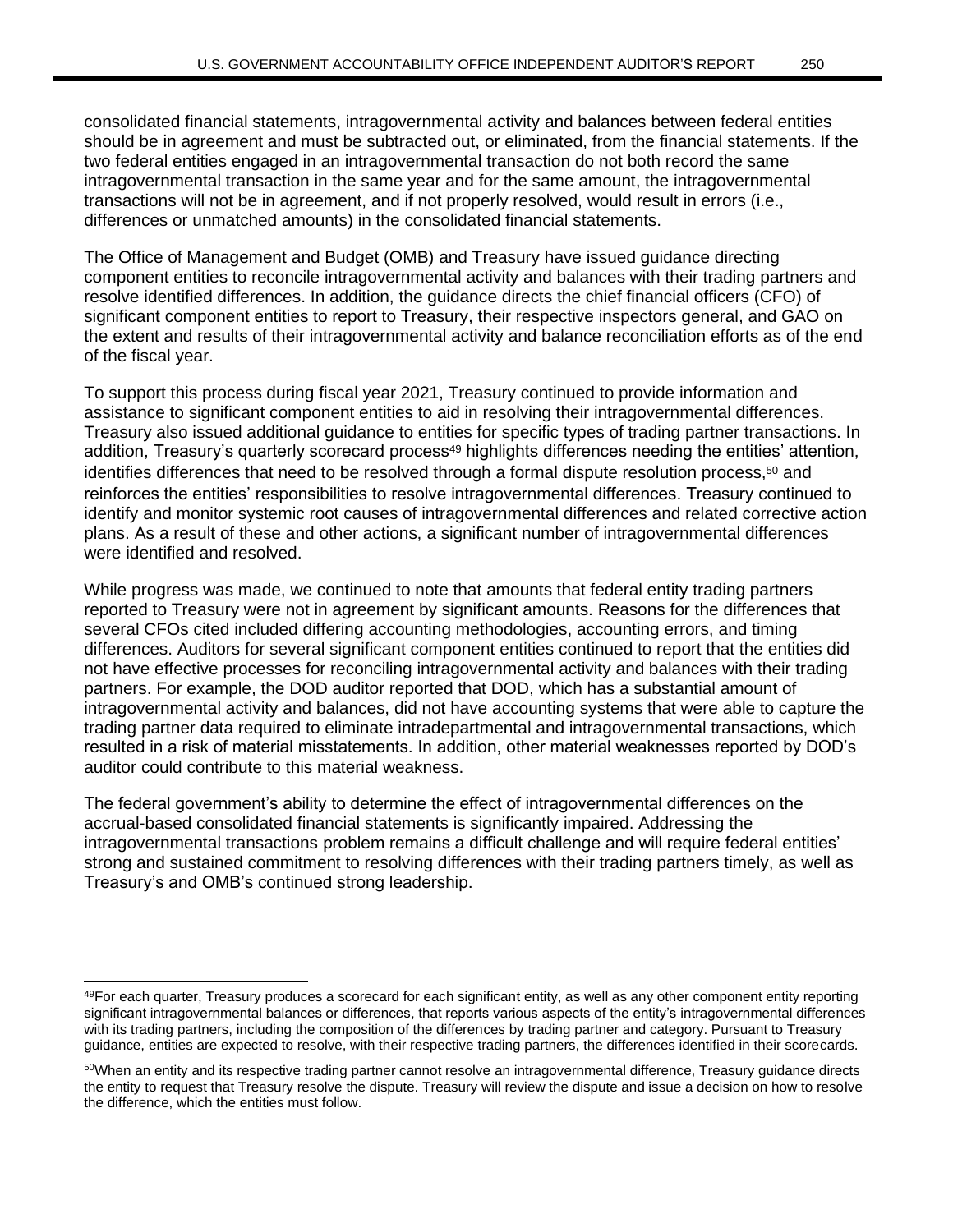### **Preparation of Consolidated Financial Statements**

Treasury, in coordination with OMB, has implemented corrective actions in recent years related to the preparation of the consolidated financial statements. Corrective actions included improving systems and implementing new processes for preparing the consolidated financial statements, enhancing guidance for collecting data from component entities, and implementing procedures to address certain internal control deficiencies detailed in our previously issued management reports.<sup>51</sup> However, the federal government's systems, controls, and procedures were not adequate to reasonably assure that the consolidated financial statements are consistent with the underlying audited entity financial statements, properly balanced, and in accordance with U.S. generally accepted accounting principles (U.S. GAAP). During our fiscal year 2021 audit, deficiencies in the preparation of the consolidated financial statements included the following.

- For fiscal year 2021, auditors reported internal control deficiencies at several component entities related to their entity-level controls, including the control environment, risk assessment, information and communication, and monitoring components of internal control, that could affect Treasury's ability to obtain reliable financial information from federal entities for consolidation. For example, DOD and SBA reported material weaknesses in entity-level controls.
- For fiscal year 2021, auditors reported internal control deficiencies at several component entities related to the entities' financial reporting processes that could affect information included in the consolidated financial statements. For example, DOD could not demonstrate that its financial statements were consistent with underlying records.
- While progress has been made, Treasury is unable to properly balance the accrual-based consolidated financial statements because of its inability to fully eliminate intragovernmental activity and balances. To make the fiscal years 2021 and 2020 consolidated financial statements balance, Treasury recorded unmatched transactions and balances in the Statements of Operations and Changes in Net Position, Balance Sheets, and Statements of Net Cost. Unmatched transactions and balances primarily represent unresolved differences in intragovernmental activity and balances between federal entities. The Statement of Operations and Changes in Net Position and the Balance Sheet include specific lines for the unmatched transactions and balances, while the unmatched transactions and balances are recorded in existing lines in the Statement of Net Cost.

Specifically, for fiscal years 2021 and 2020, Treasury recorded a net \$0.2 billion (2021) and \$11.5 billion (2020) of unmatched transactions and balances on the Statements of Operations and Changes in Net Position. Treasury recorded a net \$1.7 billion (2021) and \$3.1 billion (2020) of unmatched transactions and balances on the Balance Sheets as of September 30. Treasury recorded an additional net \$1.5 billion (2021) and \$1.8 billion (2020) of unmatched transactions in the Statements of Net Cost. Unresolved intragovernmental differences (i.e., unmatched transactions and balances) result in errors in the consolidated financial statements. The ultimate effect on the accrual-based financial statements of resolving and correcting these differences cannot be fully determined and could be material.

<sup>51</sup>Most of the issues that we identified in fiscal year 2021 existed in fiscal year 2020, and many have existed for a number of years. Most recently, in August 2021, we reported on the status of the issues we identified to Treasury and OMB and provided recommendations for corrective action. See GAO, *Management Report: Continued Improvements Needed in the Processes Used to Prepare the U.S. Consolidated Financial Statements*, [GAO-21-587](https://www.gao.gov/products/gao-21-587) (Washington, D.C.: Aug. 12, 2021).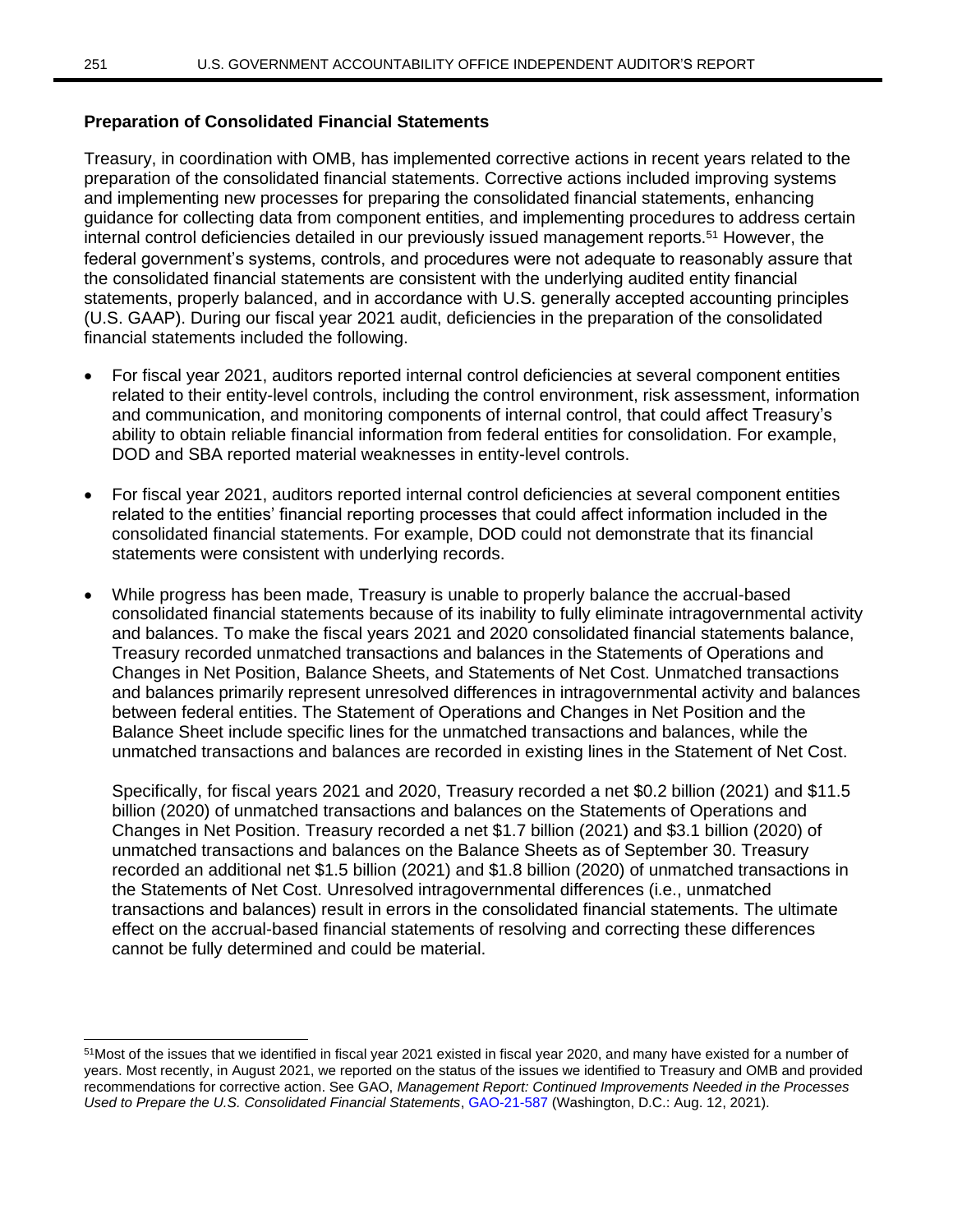• Over the past several years, Treasury has taken significant actions to help ensure that financial information is reported or disclosed in the consolidated financial statements in accordance with U.S. GAAP. For example, Treasury has developed and implemented U.S. GAAP compliance operating procedures and checklists. Also, Treasury, along with the Department of State, is implementing a multiphase approach to review existing treaties and other international agreements to determine which of these agreements may result in commitments or contingencies.

However, Treasury's reporting of certain financial information required by U.S. GAAP continues to be impaired. Because of certain control deficiencies noted in this audit report—for example, commitments and contingencies related to treaties and other international agreements—Treasury is precluded from determining if U.S. GAAP requires additional disclosure in the consolidated financial statements, which could be material. In addition, for fiscal year 2021, Treasury did not have adequate procedures to assess the impact of the Special Financial Assistance Program for Financially Troubled Multiemployer Plans (SFA program) established by the American Rescue Plan Act of 2021 (ARPA) on the accrual-based consolidated financial statements (see the basis for disclaimer of opinion section above).<sup>52</sup> Further, Treasury's ability to report information in accordance with U.S. GAAP will also remain impaired until federal entities can provide Treasury with the complete and reliable information required to be reported in the consolidated financial statements.

In fiscal year 2021, Treasury continued to take corrective actions intended to resolve internal control deficiencies in the processes used to prepare the consolidated financial statements. In addition, Treasury and OMB continued to enhance guidance for component entity financial reporting, including the implementation of a new balance sheet format that more directly links component-level information to the government-wide balance sheet.

However, until these deficiencies have been fully addressed, the federal government's ability to reasonably assure that the consolidated financial statements are consistent with the underlying audited federal component entities' financial statements, properly balanced, and in accordance with U.S. GAAP will be impaired. It is important that Treasury (1) continues to improve its systems and processes and (2) remains committed to maintaining the progress that has been made in this area and building on that progress to make needed improvements that fully address the magnitude of the financial reporting challenges it faces. Resolving the remaining internal control deficiencies continues to be a difficult challenge and will require a strong and sustained commitment from Treasury, OMB, and federal entities.

## **Reconciliations of Budget Deficit to Net Operating Cost and Changes in Cash Balance**

The Reconciliations of Net Operating Cost and Budget Deficit and the Statements of Changes in Cash Balance from Budget and Other Activities (Reconciliation Statements) reconcile (1) the accrual-based net operating cost to the primarily cash-based budget deficit and (2) the budget deficit to changes in cash balances. The budget deficit is calculated by subtracting actual budget outlays (outlays) from actual budget receipts (receipts).<sup>53</sup> The outlays and receipts are key inputs to the Statements of Long-Term Fiscal Projections.

<sup>52</sup>ARPA, Pub. L. No. 117-2, § 9704, 135 Stat. 4, 190-99 (Mar. 11, 2021), *classified at* 29 U.S.C. §§ 1305(i), 1432. ARPA established the SFA program to provide payments to eligible multiemployer pension plans to enable them to pay benefits at plan levels through 2051.

<sup>53</sup>The budget deficit, receipts, and outlays amounts, with minor adjustments, are reported in Treasury's *Monthly Treasury Statement* and the President's Budget*.*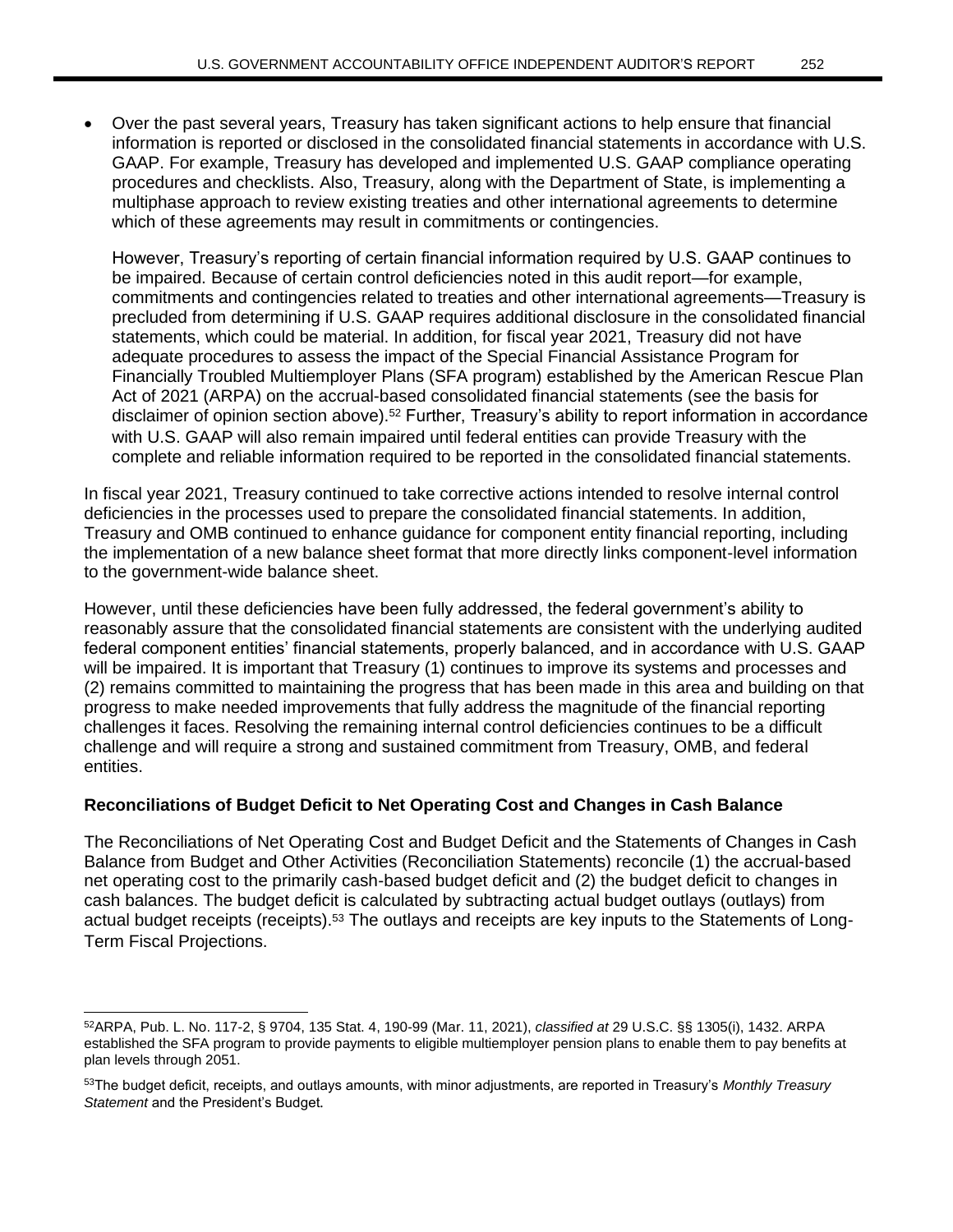Treasury continued to develop its process for preparing the Reconciliation Statements. One of the two Schedules of the General Fund of the U.S. Government provides information supporting the Statements of Changes in Cash Balance from Budget and Other Activities.<sup>54</sup> However, as reported in our disclaimer of opinion on the fiscal year 2020 Schedules of the General Fund, Treasury was unable to readily provide sufficient appropriate evidence to support certain information reported in the Schedules of the General Fund.<sup>55</sup> With regard to the Reconciliation Statements, such limitations primarily related to readily identifying and tracing transactions to determine whether they were complete and properly recorded in the Schedules of the General Fund. Specifically, certain amounts are netted and recorded at a summarized level thus preventing Treasury from readily obtaining the necessary details, at the transaction level, to support financial reporting for certain line items in the Statements of Changes in Cash Balance from Budget and Other Activities.

During fiscal year 2021, Treasury continued to implement procedures and develop new transaction codes to improve the accounting for and reporting of General Fund transactions and balances that Treasury uses to compute the budget deficit reported in the Reconciliation Statements. Because of the nature and complexity of the issues identified, some of the control deficiencies are expected to be remediated over several years and will largely depend on federal agencies implementing and properly reporting activity using the new transaction codes.

As of the end of fiscal year 2021, Treasury's processes and procedures for preparing the Reconciliation Statements were not effective in (1) identifying and reporting all the items in the Reconciliation Statements, (2) properly supporting amounts used in calculating the budget deficit, and (3) reasonably assuring that the information in these statements was fully consistent with the underlying information in the significant component entities' audited financial statements and other financial data. Consequently, there may be misstatements in the Reconciliation Statements.

In fiscal year 2021, as in prior years, we noted that several entities' auditors reported internal control deficiencies related to monitoring, accounting, reconciliation, and reporting of budgetary transactions, including deficiencies related to federal entities' budget and accrual reconciliations.<sup>56</sup> These control deficiencies could affect the reporting and calculation of the net outlay amounts in the entities' Statements of Budgetary Resources. In addition, such deficiencies may also affect the entities' ability to report reliable budgetary information to Treasury and OMB and may affect the budget deficit reported in the Reconciliation Statements. Treasury also reports the budget deficit in its *Combined Statement of Receipts, Outlays, and Balances* and in other federal government publications.<sup>57</sup>

<sup>54</sup>The General Fund is a component of Treasury's central accounting function. It is a stand-alone reporting entity that comprises the activities fundamental to funding the federal government (e.g., issued budget authority, cash activity, and debt financing activities).

<sup>55</sup>GAO, *Financial Audit: Bureau of the Fiscal Service's FY 2020 Schedules of the General Fund*[, GAO-21-362](https://www.gao.gov/products/gao-21-362) (Washington, D.C.: Apr. 15, 2021). The fiscal year 2021 Schedules of the General Fund were not audited to allow Treasury time to continue to implement a remediation plan to address the issues we reported as part of our disclaimer of opinion on the fiscal year 2020 Schedules of the General Fund.

<sup>56</sup>Statement of Federal Financial Accounting Standards (SFFAS) 53, *Budget and Accrual Reconciliation: Amending SFFAS 7, and 24, and Rescinding SFFAS 22*, became effective for periods beginning after September 30, 2018, and provides for the budget and accrual reconciliation (BAR) to replace the statement of financing. The BAR explains the relationship between an entity's net outlays on a budgetary basis and its net cost of operations during the period.

<sup>57</sup>Treasury's *Combined Statement of Receipts, Outlays, and Balances* presents budget results and cash-related assets and liabilities of the federal government with supporting details. According to Treasury, this report is the recognized official publication of receipts and outlays of the federal government based on entity reporting.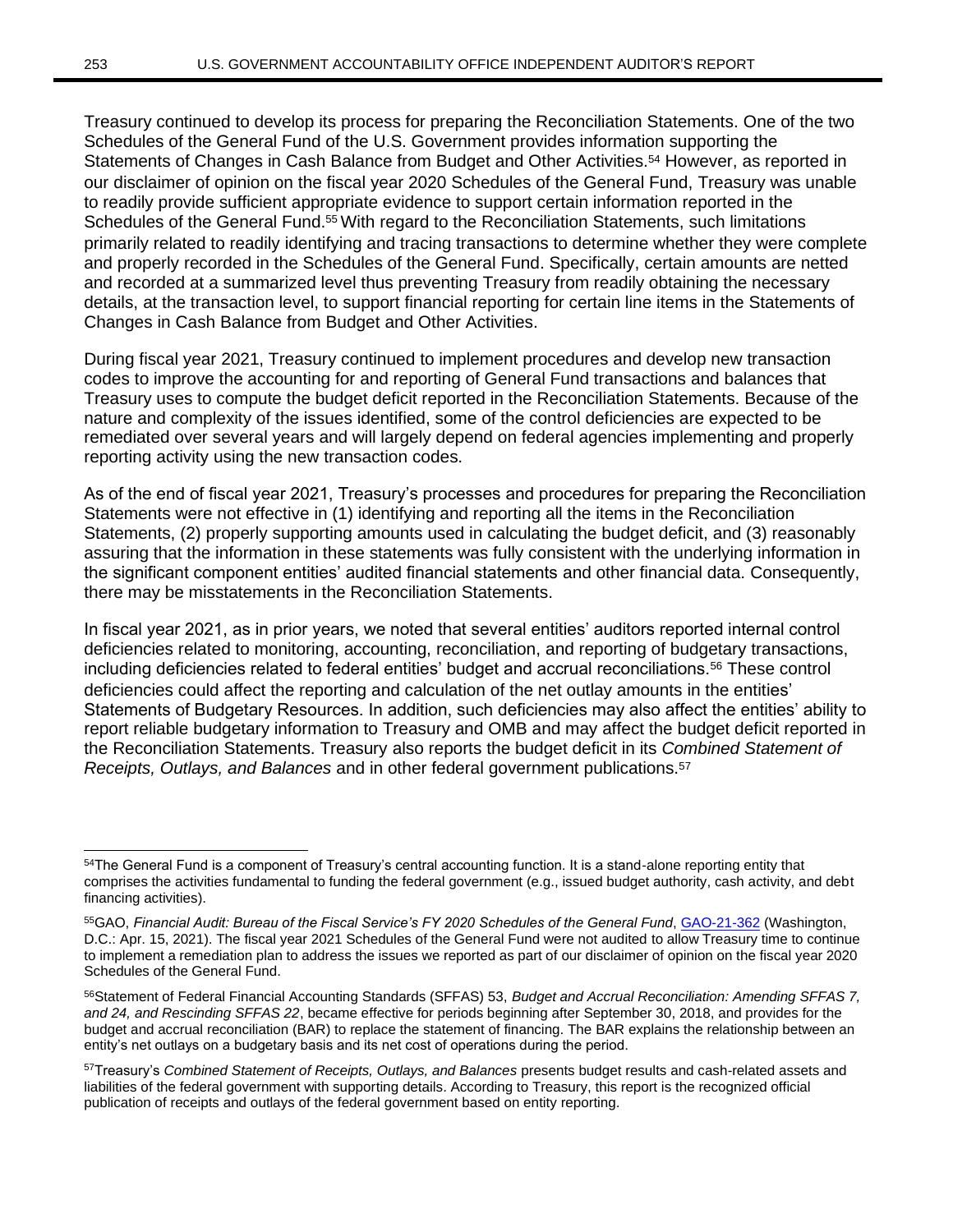## Appendix III

## **Other Material Weaknesses**

Material weaknesses in internal control discussed in this audit report resulted in ineffective controls over financial reporting. In addition to the material weaknesses discussed in appendix II that contributed primarily to our disclaimer of opinion on the accrual-based consolidated financial statements, we found two other continuing material weaknesses in internal control. This appendix describes these weaknesses and highlights their primary effects on the accrual-based consolidated financial statements and on the management of federal government operations.

## **Improper Payments**

We have reported improper payments—payments that should not have been made or that were made in an incorrect amount—as a material deficiency or material weakness in internal control in our audit reports on the U.S. government's consolidated financial statements since fiscal year 1997.<sup>58</sup> The federal government is unable to determine the full extent to which improper payments occur and reasonably assure that appropriate actions are taken to reduce them. Reducing improper payments is critical to safeguarding federal funds. The Payment Integrity Information Act of 2019 (PIIA)<sup>59</sup> requires federal executive agencies $60$  to do the following:

- 1. Review all programs and activities.
- 2. Identify those that may be susceptible to significant improper payments.
- 3. Estimate the annual amount of improper payments for those programs and activities identified as susceptible to significant improper payments.
- 4. Implement actions to reduce improper payments and set reduction targets with respect to the risksusceptible programs and activities.
- 5. Report on the results of addressing the foregoing requirements.<sup>61</sup>

Sixteen agencies reported improper payment estimates totaling about \$281 billion for fiscal year 2021, based on improper payment estimates reported individually by 86 federal programs or activities in www.paymentaccuracy.gov.<sup>62</sup> Most of the estimate was concentrated in the following areas: Department of Health and Human Services' (HHS) Medicaid (\$99 billion); Department of Labor's (DOL)

<sup>58</sup>Under the Payment Integrity Information Act of 2019 (PIIA), Pub. L. No. 116-117, 134 Stat. 113 (Mar. 2, 2020), an improper payment is statutorily defined as any payment that should not have been made or that was made in an incorrect amount (including overpayments and underpayments) under statutory, contractual, administrative, or other legally applicable requirements. It includes any payment to an ineligible recipient, any payment for an ineligible good or service, any duplicate payment, any payment for a good or service not received (except for such payments where authorized by law), and any payment that does not account for credit for applicable discounts. See 31 U.S.C. § 3351(4). PIIA also provides that when an executive agency's review is unable to discern whether a payment was proper as a result of insufficient or lack of documentation, this payment must also be included in the improper payment estimate. 31 U.S.C. § 3352(c)(2).

<sup>59</sup>PIIA, Pub. L. No. 116-117, 134 Stat. 25413 (Mar. 2, 2020), which is codified at 31 U.S.C. §§ 3351-58.

 $60$ An executive agency, as that term is defined under title 31 of the U.S. Code, means a department, an agency, or an instrumentality in the executive branch of the U.S. government. 31 U.S.C. § 102.

<sup>61</sup>See 31 U.S.C. § 3352.

<sup>62</sup>An official U.S. government website managed by Office of Management and Budget (OMB), www.paymentaccuracy.gov contains, among other things, information about current and historical rates and amounts of estimated improper payments.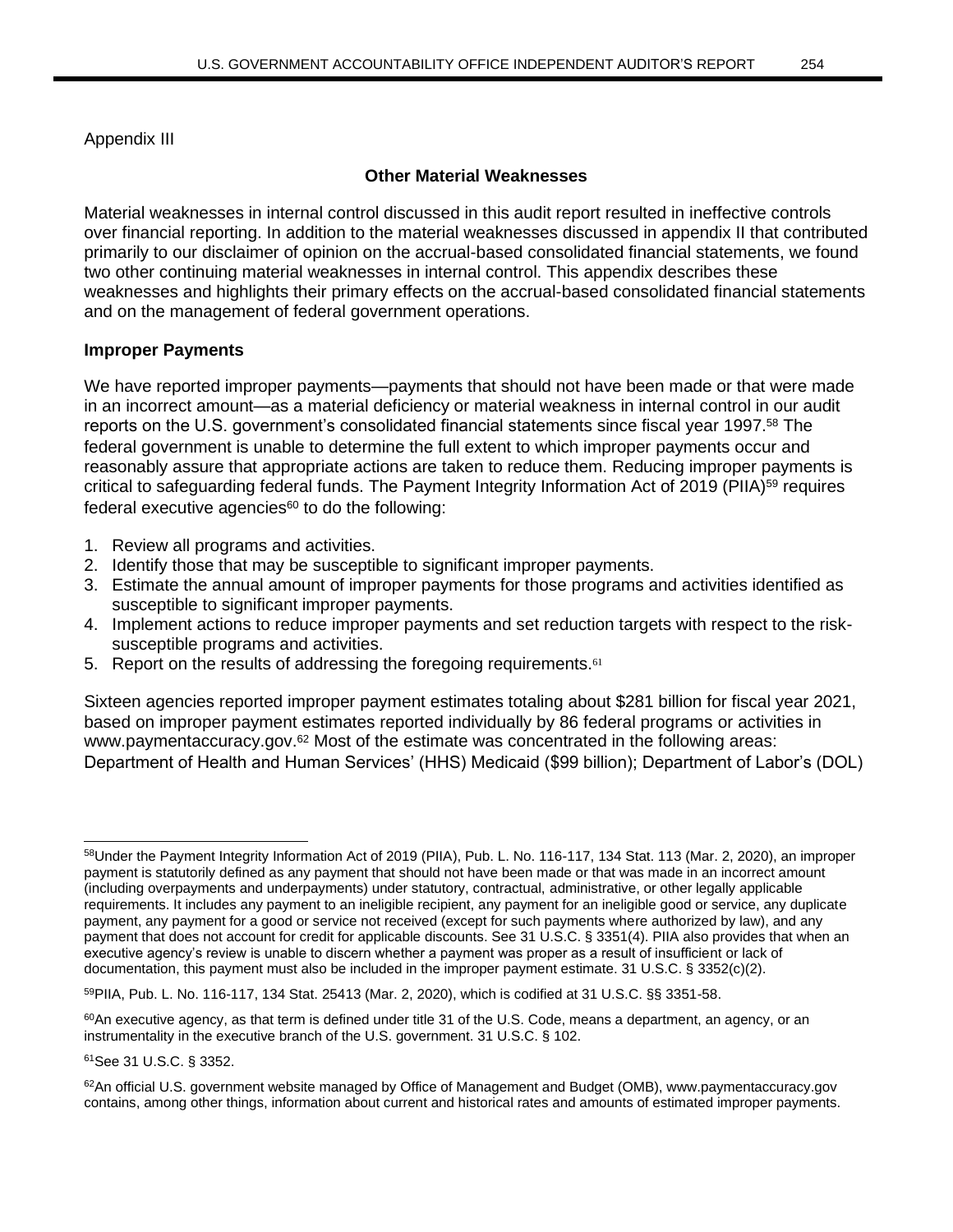Unemployment Insurance (\$78 billion); and HHS's Medicare—comprising three programs—(\$50 billion).<sup>63</sup> In addition, four other programs reported improper payment estimates of \$5 billion or more.<sup>64</sup>

The fiscal year 2021 government-wide total of reported estimated improper payments, among programs and activities that reported estimates, increased by about \$75 billion from the fiscal year 2020 estimate of about \$206 billion. The specific programs and activities included in the government-wide total of reported improper payment estimates may change from year to year. While decreases in estimated improper payments were reported for several programs and activities, these were more than offset by increases for certain other programs and activities.<sup>65</sup> For example, DOL reported an increase of about \$70 billion in estimated improper payments for Unemployment Insurance in fiscal year 2021. This large increase resulted from (1) the doubling of the improper payment rate from 9.2 percent in fiscal year 2020 to 18.9 percent in fiscal year 2021 and (2) the large increase of reported outlays in the Unemployment Insurance program from \$87 billion in fiscal year 2020 to \$413 billion in fiscal year 2021. In addition, HHS reported an increase of estimated improper payments of about \$12 billion for Medicaid in fiscal year 2021.

It is important to note that reported improper payment estimates include overpayments, underpayments, and payments for which the agency could not find sufficient documentation, and may also be based on payment data and sampling drawn from periods that do not coincide with the fiscal year for which the estimates are reported. Federal agencies reported over 91 percent of the government-wide estimate as overpayments.

The \$281 billion of reported improper payment estimates for fiscal year 2021 generally do not include estimates related to the expenditures to fund response and recovery efforts for the COVID-19 pandemic, such as the Small Business Administration's Paycheck Protection Program.<sup>66</sup> Under OMB guidance, a risk assessment to determine susceptibility to significant improper payments should be completed after the first 12 months of program operations.<sup>67</sup> OMB guidance also states that in the fiscal year following the fiscal year in which the risk assessment was conducted, programs that are determined to be susceptible to the risk of significant improper payments are to develop and report improper payment estimates, including root causes and corrective actions. In addition to the COVID-19 programs, we also identified some risk-susceptible programs for which agencies did not report fiscal year 2021 estimated improper payment amounts, including HHS's Temporary Assistance for Needy

<sup>63</sup>Medicare comprises Fee-For-Service, Part C, and Part D programs.

 $64$ The other four programs with reported improper payment estimates greater than \$5 billion in fiscal year 2021 were the (1) Department of the Treasury's Earned Income Tax Credit, (2) Social Security Administration's Supplemental Security Income, (3) HHS's Children's Health Insurance Program, and (4) Treasury's Additional Child Tax Credit.

 $65$ For fiscal year 2021, agencies reported decreases in total estimated improper payments in excess of \$1 billion for four programs and activities and increases in total estimated improper payments in excess of \$1 billion for five programs and activities. The four programs and activities with a decrease in excess of \$1 billion were the Department of Veterans Affairs' Community Care, Department of Defense's (DOD) Civilian Pay, DOD's Military Pay-Air Force, and DOD's Military Pay-Army. The five programs and activities with increases in excess of \$1 billion were the Department of Education's Title I Grants to Local Educational Agencies, HHS's Medicaid, HHS's Medicare Advantage (Part C), Treasury's Earned Income Tax Credit, and DOL's Unemployment Insurance.

<sup>66</sup>See the Payment Integrity enclosure to GAO, *COVID-19: Urgent Actions Needed to Better Ensure an Effective Federal Response*, GAO-21-191 (Washington, D.C.: Nov. 30, 2020), for our matter for congressional consideration related to accelerating the reporting of improper payments estimates for COVID-19 relief funds.

<sup>67</sup>OMB, *Appendix C to OMB Circular A-123, Requirements for Payment Integrity Improvement,* OMB Memorandum M-21-19 (Washington, D.C.: Mar. 5, 2021).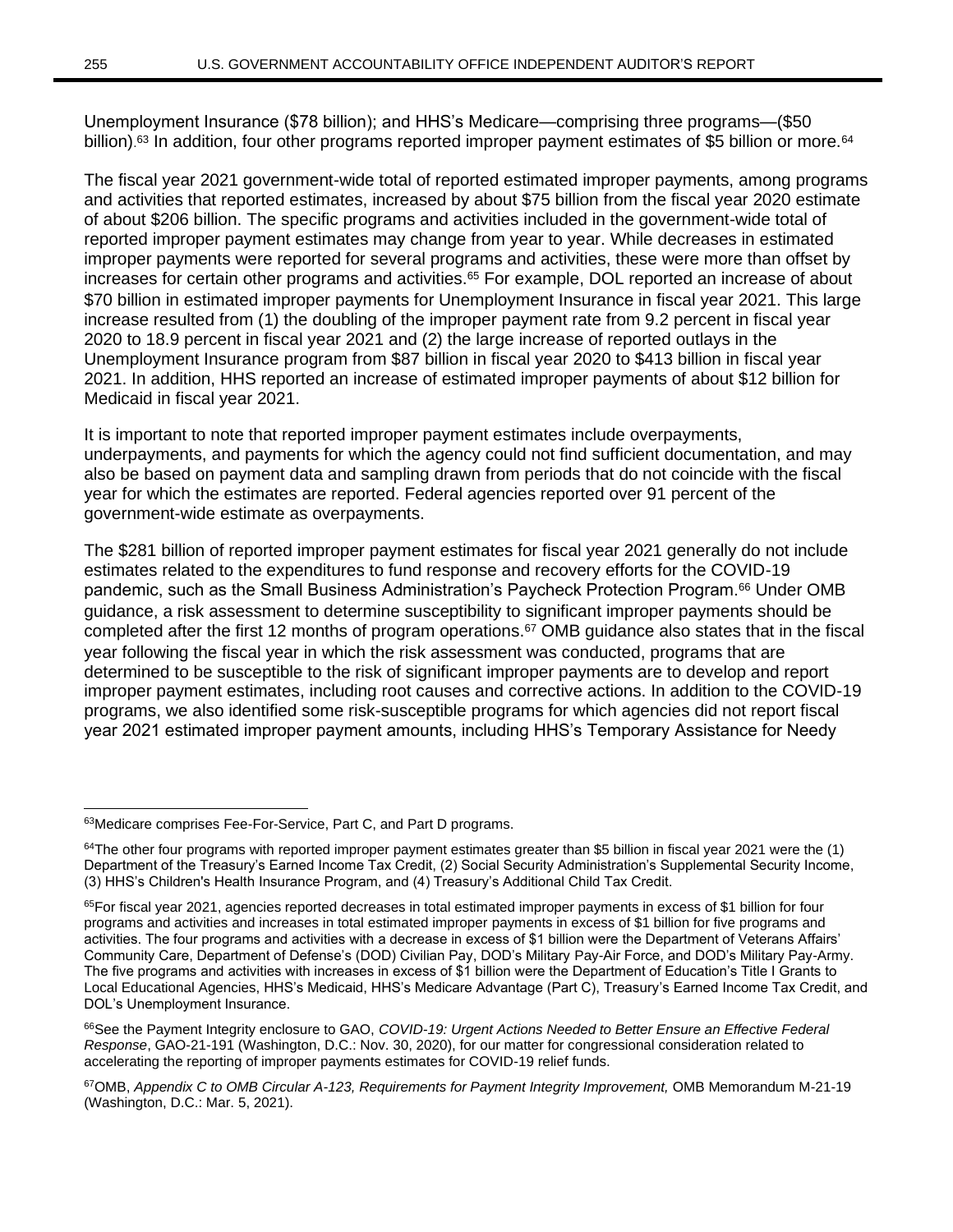Families, HHS's Advance Premium Tax Credit, and the Department of Agriculture's Supplemental Nutrition Assistance Program.

If an agency's inspector general determines that the entity is not in compliance with the criteria listed in PIIA, such as reporting an improper payment rate of 10 percent or greater for any risk-susceptible program or activity, that agency must submit a plan to Congress describing the actions that it will take to come into compliance. For example, the Department of Defense (DOD) Office of Inspector General (OIG) found that DOD did not comply with two such criteria. Specifically, DOD OIG reported that DOD did not publish reliable improper payment estimates for seven of its 11 risk-susceptible programs and did not meet its improper payment reduction targets. For fiscal year 2021, agencies reported estimated improper payment rates of 10 percent or greater for 26 risk-susceptible programs and activities, 68 accounting for about 87 percent of the government-wide total of reported estimated improper payments.

Further, agency auditors continued to report internal control deficiencies over financial reporting in their fiscal year 2021 financial statement audit reports, such as financial system limitations and information system control weaknesses. Such deficiencies could significantly increase the risk that improper payments may occur and not be detected promptly.

The fiscal year 2021 President's Budget included program integrity proposals at multiple agencies aimed at reducing improper payments.<sup>69</sup> Also, efforts continue to implement PIIA requirements to better identify and prevent improper payments, waste, fraud, and abuse, as well as to recover overpayments. In addition, the statutory Do Not Pay initiative under PIIA requires agencies to review prepayment and pre-award procedures and ensure a thorough review of available databases to determine program or award eligibility before the release of any federal funds. PIIA also directs the Office of Management and Budget to annually identify a list of high-priority federal programs for greater levels of oversight and review and requires each agency responsible for administering one of these high-priority programs to submit a program report to its inspector general annually and make the report available to the public.<sup>70</sup> Finally, the federal government reported recovery of over \$22 billion in overpayments for fiscal year 2021.

Until the federal government has implemented effective processes to determine the full extent to which improper payments occur and has taken appropriate actions across agencies and programs and activities to effectively reduce improper payments, it will not have reasonable assurance that the use of federal funds is adequately safeguarded.

# **Information Security**

GAO has reported information security (controls in information technology systems, or IT controls) as a government-wide material weakness since fiscal year 1997.<sup>71</sup> During our fiscal year 2021 audit, we found that serious and widespread IT control deficiencies continued to place federal assets at risk of

 $68$ The improper payment rate reflects the estimated improper payments as a percentage of total annual outlays.

<sup>69</sup>Office of Management and Budget, *Budget of the United States Government, Fiscal Year 2021* (Washington, D.C.: Feb. 10, 2020).

 $70$ OMB has designated high-priority programs as those programs and activities with improper payment monetary loss (also known as overpayments) estimates that exceed \$100 million annually.

<sup>71</sup>We have also designated information security as a government-wide high-risk area since 1997. For more information, see GAO, *High-Risk Series: Dedicated Leadership Needed to Address Limited Progress in Most High-Risk Areas*, [GAO-21-119SP](https://www.gao.gov/products/gao-21-119sp) (Washington, D.C.: Mar. 2, 2021).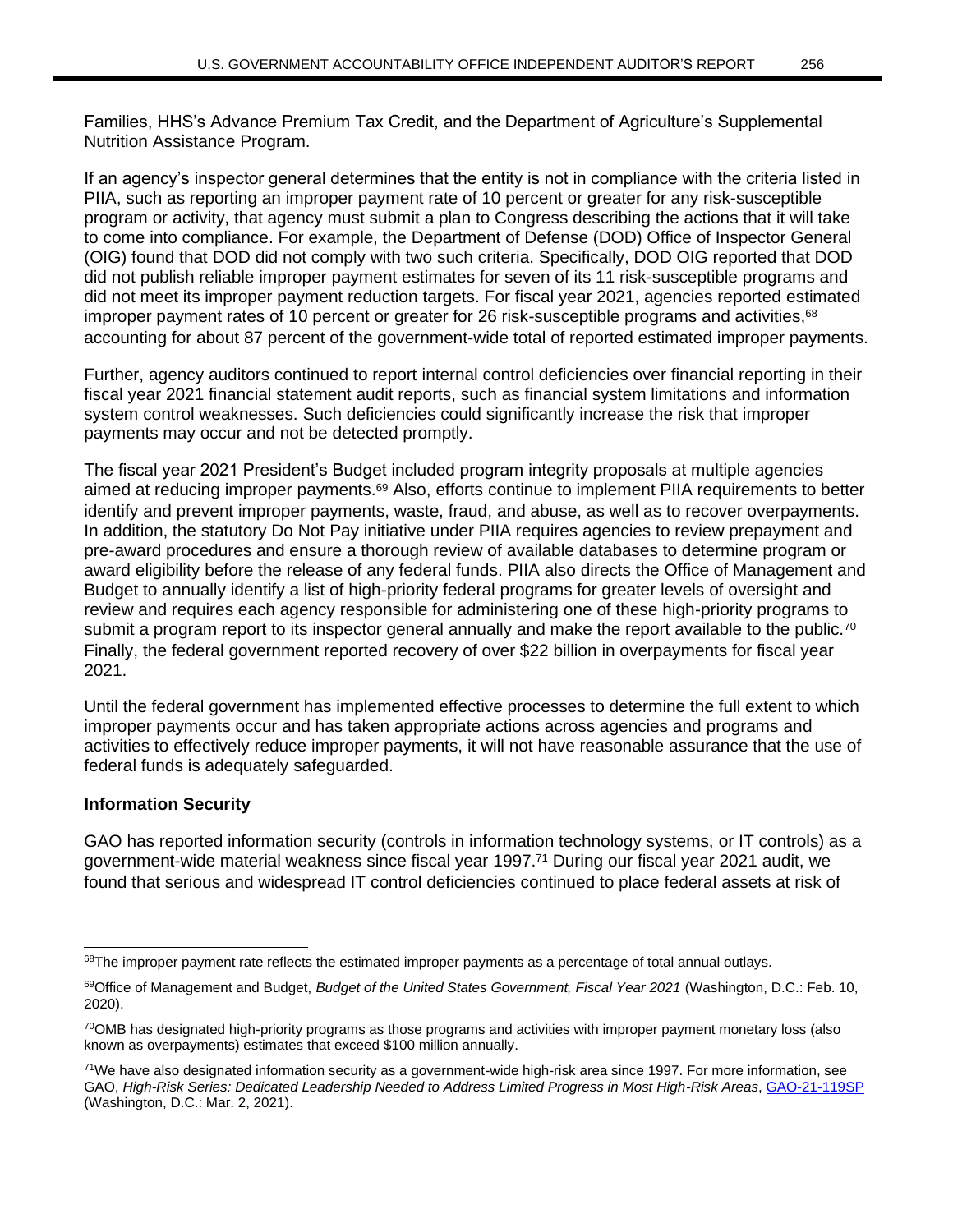inadvertent or deliberate misuse, unauthorized modification or destruction of financial information, inappropriate disclosure of sensitive information, and disruption of critical operations. Seventeen of the 24 agencies covered by the Chief Financial Officers Act of 1990 reported material weaknesses or significant deficiencies in IT controls. Specifically, control deficiencies were identified related to (1) security management; (2) access to computer data, equipment, and facilities; (3) changes to and configuration of information system resources; (4) segregation of incompatible duties; and (5) contingency planning. Such control deficiencies increase the risk of unauthorized access to, modification of, or disclosure of sensitive data and programs and disruptions of critical operations.

Most of the significant component entities that reported IT controls as a material weakness or significant deficiency for fiscal year 2021 identified weaknesses related to security management, access controls, configuration management, or combinations thereof. Security management is the foundation of a security-control structure and reflects senior management's commitment to addressing security risks. Security management programs should provide a framework and continuous cycle of activity for managing risk, developing and implementing effective security policies, assigning responsibilities, and monitoring the adequacy of the entity's IT controls. Without a well-designed security management program, IT controls may be inadequate; responsibilities may be unclear, misunderstood, or improperly implemented; and controls may be inconsistently applied. In addition, such conditions may lead to insufficient protection of sensitive or critical resources, improper or unauthorized changes to information systems, and disproportionately low expenditures for controls over high-risk resources.

Recent IT security events highlight the urgent need for federal entities to strengthen their security management program to identify and resolve deficiencies. Over the past 2 years, the Cybersecurity & Infrastructure Security Agency has issued eight emergency directives and alerts identifying certain vulnerabilities that posed an unacceptable risk to federal entities. Additionally, in May 2021, the President issued Executive Order 14028, *Improving the Nation's Cybersecurity*, which directed the Secretary of Homeland Security, in consultation with the Attorney General, to establish a Cyber Safety Review Board to review and assess the threat activity, vulnerabilities, and mitigation activities of, and federal entity responses to, significant cyber incidents.<sup>72</sup>

Until federal entities strengthen their security management program and resolve their reported deficiencies, federal information technology systems will continue to be at risk of inadvertent or deliberate misuse, unauthorized modification or destruction of financial information, inappropriate disclosure of sensitive information, and disruption of critical operations.

<sup>72</sup>The White House, *Improving the Nation's Cybersecurity*, Executive Order 14028 (Washington, D.C.: May 12, 2021), *reprinted in* 86 Fed. Reg. 26,633 (May 17, 2021).